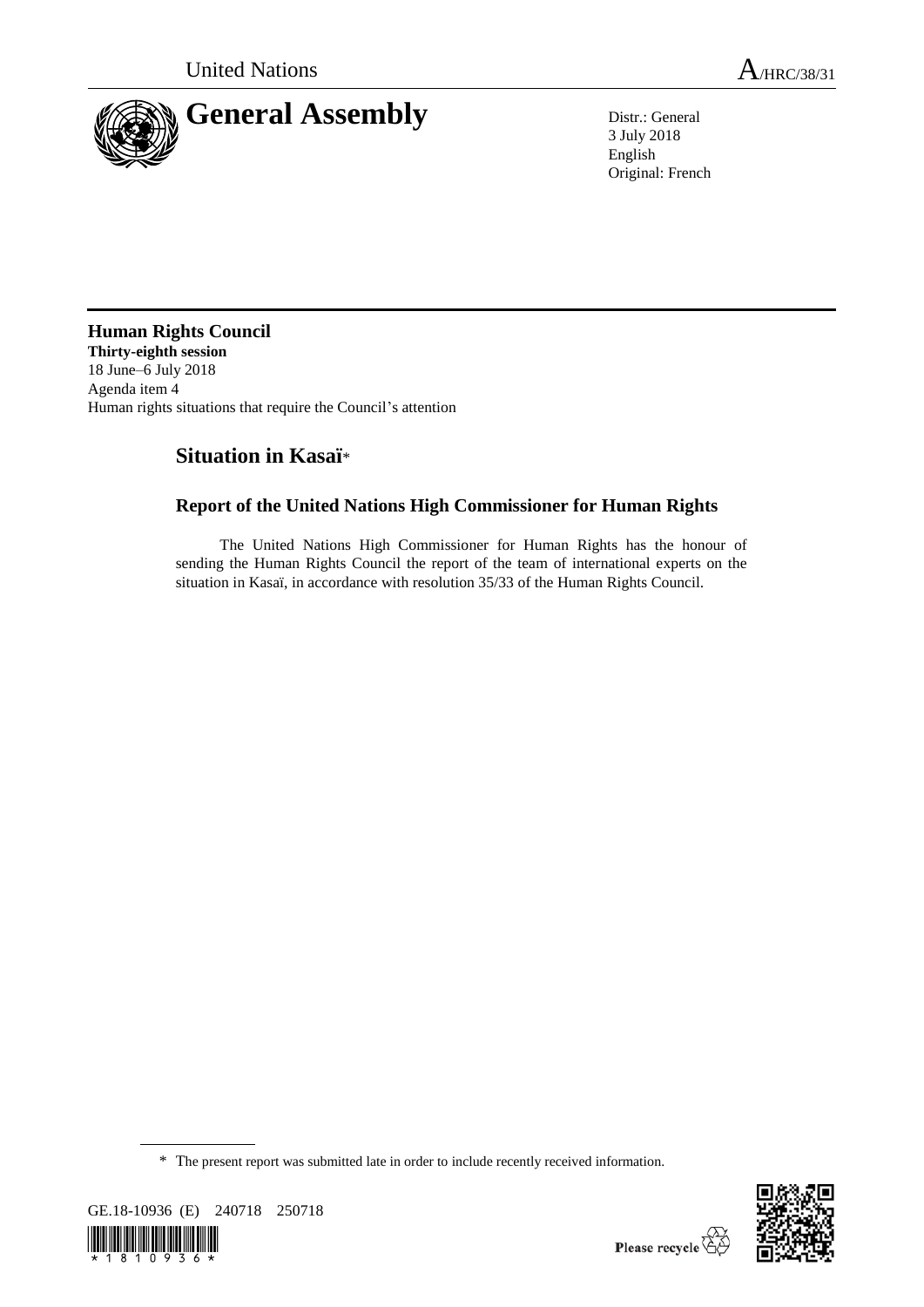## **Report of the team of international experts on the situation in Kasaï**

### *Summary*

The team of international experts is shocked by the extent of the violence that has killed thousands and by the catastrophic human rights situation that has prevailed in the Kasaï region since 2016. The present report sets out information on just a small portion of the acts and crimes that have been committed. The team is also concerned about the low level of attention given to this tragedy and the lack of means engaged to bring it to an end.

The team confirms that the defence and security forces, the Kamuina Nsapu militia and the Bana Mura militias have committed numerous atrocities, including many cases of sexual violence and abusive treatment of children that can be qualified as crimes against humanity or war crimes.

The team is deeply concerned about the humanitarian situation, with the displacement of an estimated 1.4 million people, whose situation remains extremely precarious.

In the light of the magnitude and gravity of the crimes that have been committed, there remains a very serious problem of impunity. A serious judicial investigation must be carried out for the perpetrators of these crimes to be brought to justice and judged and for the rights of the victims to be restored.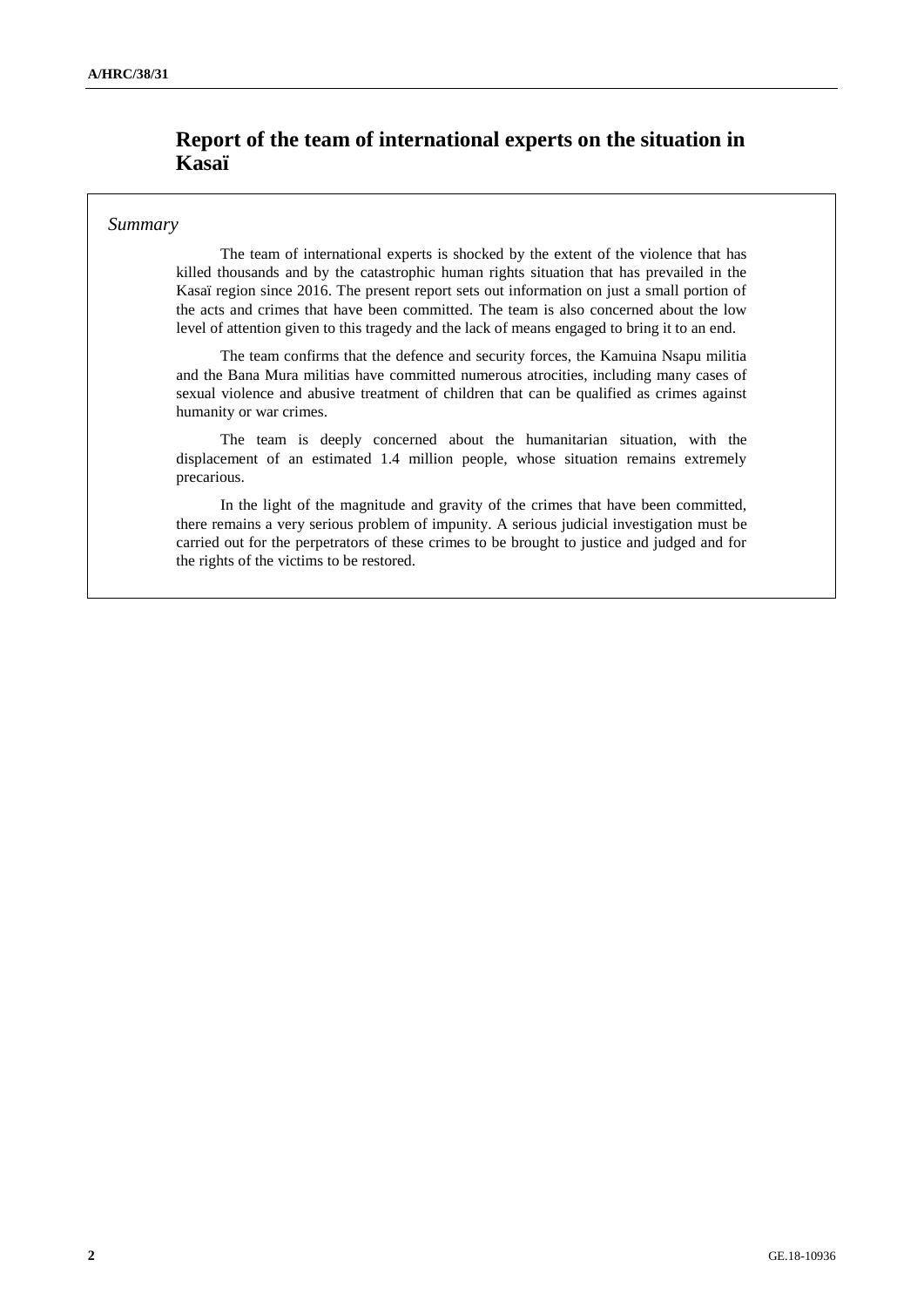# Contents

|                |                                                                                                     | Page |
|----------------|-----------------------------------------------------------------------------------------------------|------|
| Ι.             |                                                                                                     | 4    |
| $\Pi$ .        |                                                                                                     | 4    |
| III.           |                                                                                                     | 4    |
| IV.            |                                                                                                     | 5    |
| V.             |                                                                                                     | 5    |
| VI.            |                                                                                                     | 6    |
|                | A.                                                                                                  | 6    |
|                | <b>B.</b>                                                                                           | 7    |
|                | $C_{\cdot}$                                                                                         | 8    |
| VII.           |                                                                                                     | 8    |
|                | April–August 2016: Beginning of the violence in Dibaya territory, Kasaï Central<br>A.               | 8    |
|                | September-December 2016: Spread of the Kamuina Nsapu movement to the<br><b>B.</b>                   | 9    |
|                | January-July 2017: Eruption of violence throughout Kasaï and the ethnic dimension<br>$\mathbf{C}$ . | 10   |
| VIII.          |                                                                                                     | 15   |
| IX.            |                                                                                                     | 16   |
|                | А.                                                                                                  | 16   |
|                | B.                                                                                                  | 16   |
|                | $C_{\cdot}$                                                                                         | 17   |
| $\mathbf{X}$ . |                                                                                                     | 17   |
|                | А.                                                                                                  | 17   |
|                | <b>B.</b>                                                                                           | 18   |
| Annex          |                                                                                                     |      |
|                |                                                                                                     | 20   |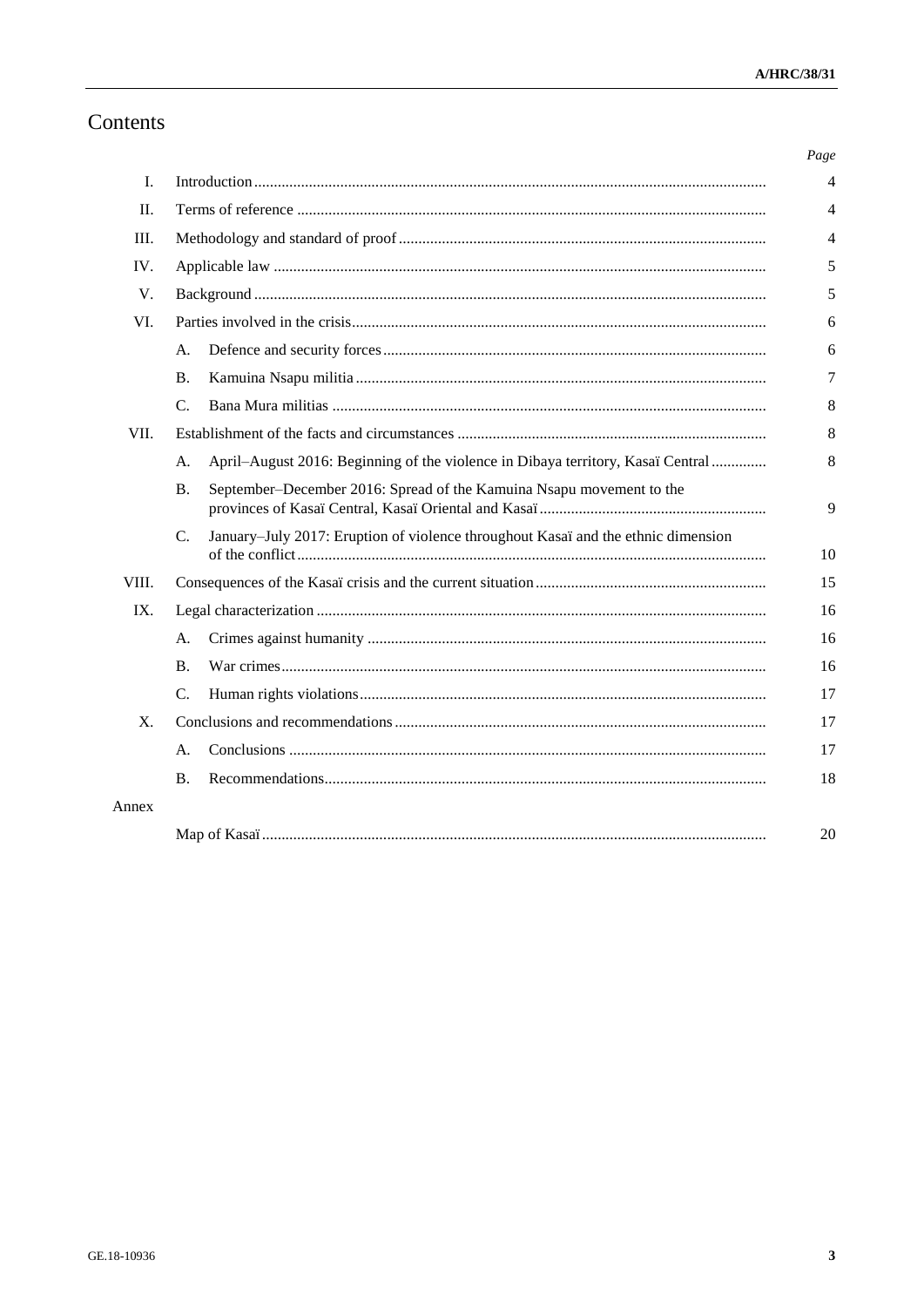# **I. Introduction**

1. In response to the wave of violence sweeping Kasaï since 2016, the Human Rights Council on 23 June 2017 decided unanimously, by its resolution 35/33, to establish a team of international experts on the situation in Kasaï, for a period of one year.

2. On 26 July 2017, the United Nations High Commissioner for Human Rights appointed Bacre Waly Ndiaye of Senegal (Chairman), Fatimata M'Baye of Mauritania and Luc Côté of Canada as international experts. They were assisted by a secretariat set up by the Office of the United Nations High Commissioner for Human Rights (OHCHR) and based in Kananga, Kasaï Central Province.

3. In March 2018, the team of international experts presented an oral report to the Human Rights Council.

4. The team would like to thank the Democratic Republic of the Congo for its cooperation and for facilitating access to the country. It expresses its thanks to the United Nations Organization Stabilization Mission in the Democratic Republic of the Congo (MONUSCO) for its support, as well as to United Nations bodies, including OHCHR and the United Nations Entity for Gender Equality and the Empowerment of Women (UN-Women), and the governmental and non-governmental organizations that provided it with their cooperation. Lastly, and above all, it thanks the victims and witnesses who agreed to tell their stories.

## **II. Terms of reference**

5. In accordance with paragraph 10 of resolution 35/33, the team of international experts was assigned the tasks of collecting and preserving information, determining the facts and circumstances of presumed violations of human rights and international humanitarian law in Kasaï and communicating the conclusions of this investigation to the judicial authorities of the Democratic Republic of the Congo in order to establish the truth and ensure that the perpetrators of deplorable crimes are all held accountable to before the country's judicial authorities.

6. The team believes that its terms of reference were to establish the facts and circumstances of violations of human rights and international humanitarian law committed to date and since 2016 in the provinces of Kasaï, Kasaï Central, Kasaï Oriental, Lomami and Sankuru<sup>1</sup> likely to constitute crimes under international criminal law. In the light of the broad terms of reference given to the team and the time frame it was assigned, the team gave priority to investigating the most serious acts of violence, such as attacks on the right to life and physical integrity, and specifically sexual violence, gender-based violence and violence committed against children.

7. The team also considers that its mandate is to examine the roles of all the parties involved in the wave of violence that has affected Kasaï since 2016, including the defence and security forces, the Kamuina Nsapu militia and the Bana Mura militias.

# **III. Methodology and standard of proof**

8. The international team of experts collected information from many sources on the wave of violence. It established a selection methodology concentrating on the most serious and symptomatic incidents, and it conducted interviews with 524 victims, witnesses, presumed perpetrators and other sources. Documents, photographs and videos were collected in support of the testimonies.

<sup>&</sup>lt;sup>1</sup> In the present report, "Kasaï" or "the provinces of Kasaï" refer to those five provinces, while "Kasai" Province" refers specifically to the province of that name.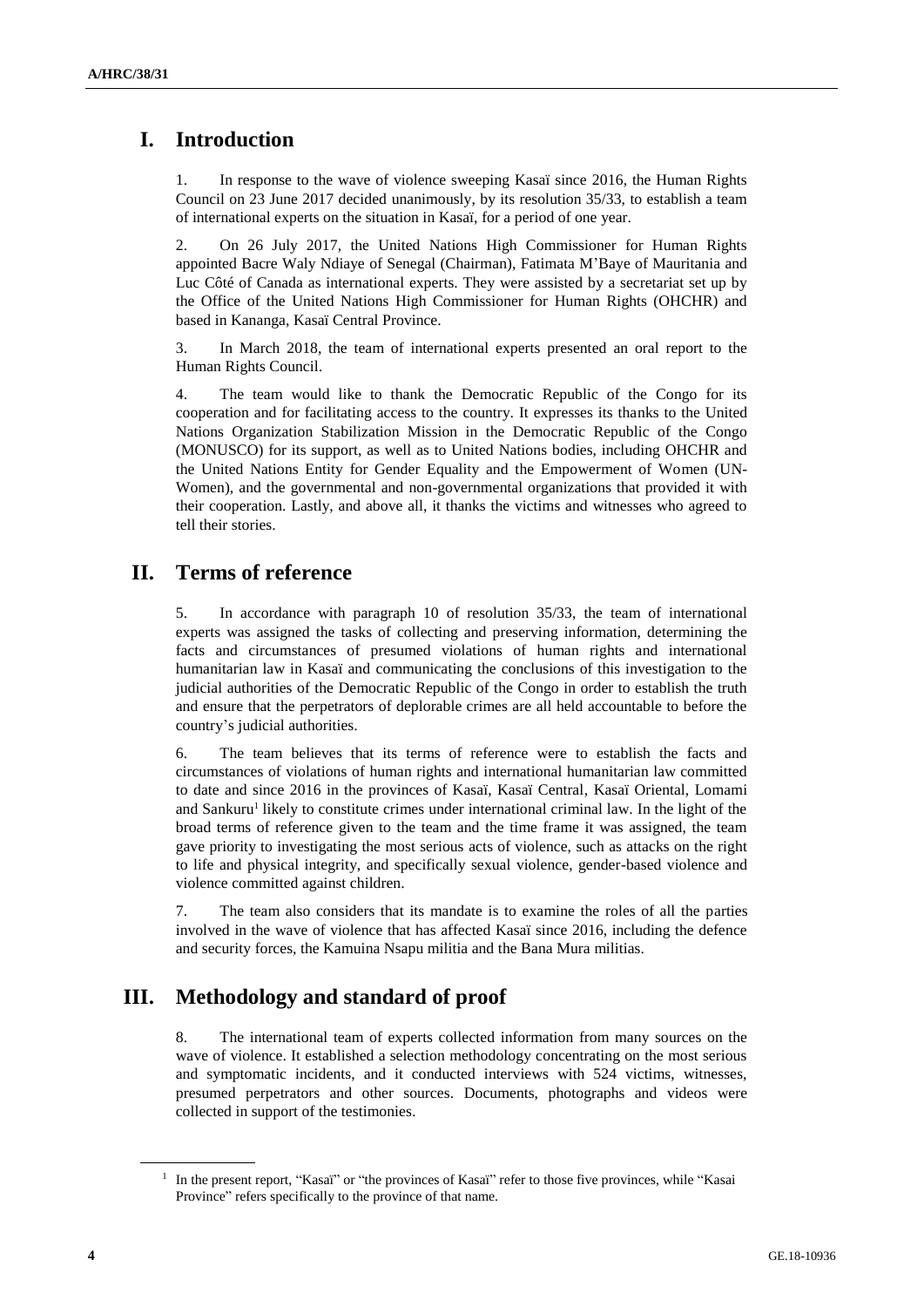9. The team encountered various obstacles to the effective conduct of its investigation. The vast size of the territory in question, coupled with the fact that access to witnesses was difficult owing to road conditions and security issues, presented daily challenges. Delays in deploying the team in the field also posed challenges.

10. The team adopted the same standard of proof as the majority of international commissions of inquiry and other fact-finding missions, namely, that there should be "reasonable grounds to believe", meaning that corroborating information must be received from at least two sources.

11. The team incorporated a gender perspective in all its work and paid special attention to allegations of sexual and gender-based violence. In addition, it also established an investigation methodology adapted to the specific needs of minors.

12. Notwithstanding the fact that procedures were set up in line with best practices for witness protection and confidentiality, a number of witnesses expressed concern about the sharing of their testimonies when they related to acts of violence committed by the defence and security forces or by their own communities.

## **IV. Applicable law**

13. The Democratic Republic of the Congo is inter alia a party to the International Convention on the Elimination of all Forms of Racial Discrimination; the International Covenant on Civil and Political Rights and its first Optional Protocol; the International Covenant on Economic, Social and Cultural Rights; the Convention on the Elimination of All Forms of Discrimination against Women; the Convention against Torture and Other Cruel, Inhuman or Degrading Treatment or Punishment and its Optional Protocol; and the Convention on the Rights of the Child and its first two Optional Protocols. It is also a party to the African Charter on Human and Peoples' Rights and its protocol concerning the rights of women in Africa and the Pact on Security, Stability and Development in the Great Lakes Region and its various protocols.

14. The Democratic Republic of the Congo is a party to the four Geneva Conventions of 1949 and their Additional Protocols of 1977, as well as to the Rome Statute of the International Criminal Court, whose definitions of international crimes were recently incorporated into the country's Criminal Code.

15. The international team of experts has also considered Congolese national law, in particular the safeguards for human rights included in the Constitution.

## **V. Background**

16. Since July 2015, the Kasaï region has consisted of five provinces: Kasaï, Kasaï Central, Kasaï Oriental, Lomami and Sankuru.<sup>2</sup> Kasaï is one of the least developed regions of the country. Despite an abundance of natural resources, the economy has been in ruins for several decades. Extreme poverty and chronic underdevelopment have persisted because of the very low level of State investment in the region's basic services.

17. The Kasaï region, whose population is mostly Luba, has traditionally been a stronghold of the main opposition party, the Union pour la démocratie et le progrès social, which explains in part why the region is marginalized at the national level. A wave of violence erupted in Kasaï in 2016 in a national context of tension related to the presidential election. In December 2016, the presidential majority and the political opposition signed an agreement calling for a presidential election by the end of 2017 and prohibiting President Kabila from running for a third term. Yet in 2017 it became clear that the election would not take place by the end of the year as stipulated in the agreement. Demonstrations calling for the agreement to be respected were forbidden or suppressed in several cities. The Kasaï region was not particularly affected by the demonstrations. While it may be difficult to

<sup>2</sup> Redistricting, called for by the Constitution, was implemented in July 2015.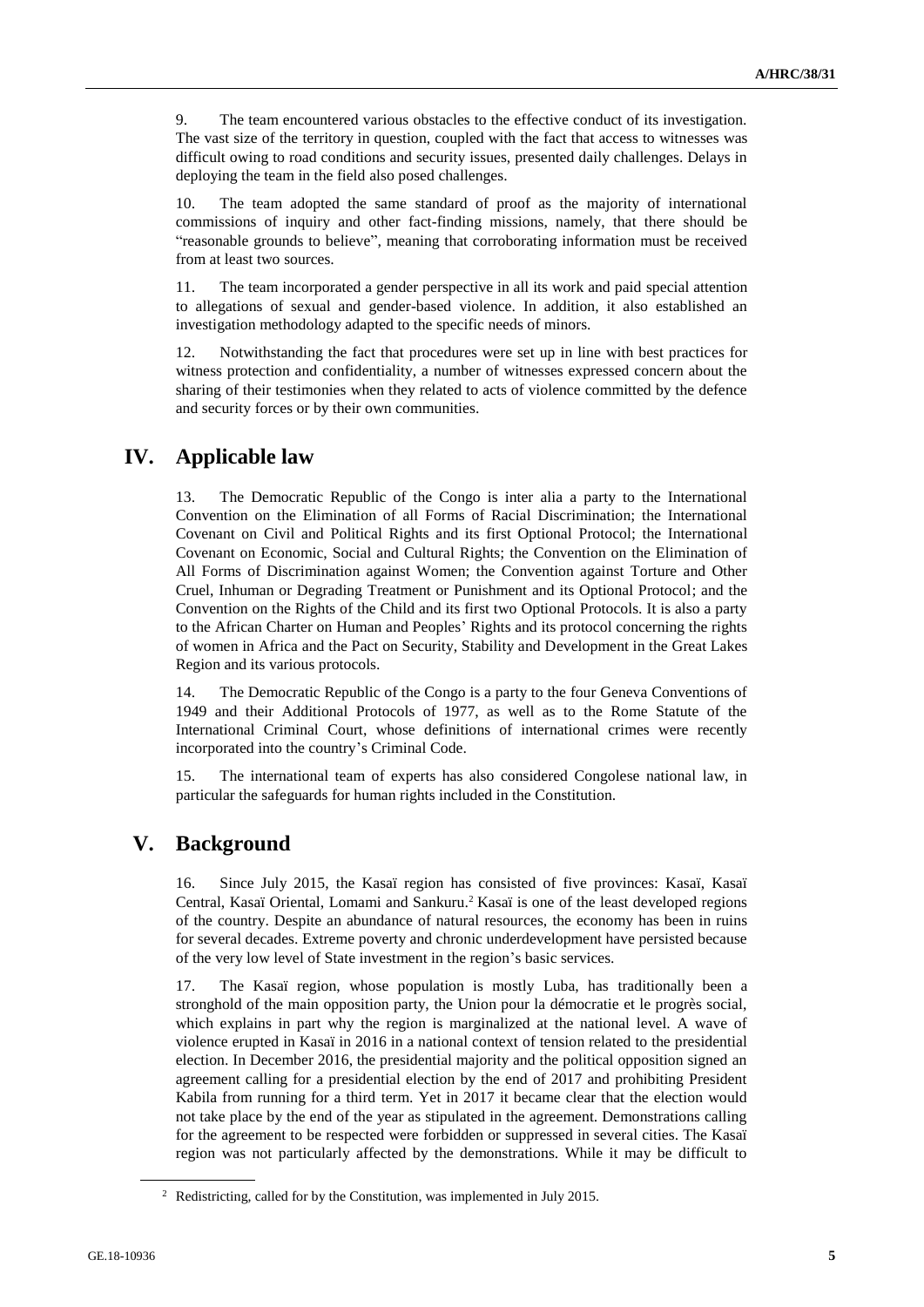conclude that national politics had nothing to do with the authorities' reaction in handling the Kasaï crisis, there is little proof of a direct link between the wave of violence in Kasaï and the electoral process.

18. In the run-up to independence, violence had broken out within the Luba population. The Luba people share a common language, Tshiluba, and at this juncture they are relatively united. On the other hand, with the division of the former Province of Kasaï Occidental into two new provinces in 2015, tensions grew between Luba groups and Chokwe and Pende people, who live in the southern and eastern parts of Kasaï Province. While Kasaï Central remains dominated by the Luba population, the Luba have lost influence in Kasaï Province to the Chokwe and the Pende. It is also impossible to consider the crisis in the Kasaïs in isolation from pre-existing local conflicts involving customary chiefs and the sharing of land and mining resources.

19. Customary authority, which is closely linked to ethnic identity, is an important part of the local power system. Customary chiefs, in addition to performing important spiritual functions, play a major role in public administration, village management and access to land and local justice. They are named according to traditional customs and are subsequently recognized by the public authorities, who pay them a salary. While the role of customary chief is supposed to be apolitical, the State authorities regularly bring pressure to bear on the chiefs to encourage them to fall into line politically with the provincial and national authorities, going so far as to refuse to recognize those who nonetheless have been named through the traditional practice.

20. Belief in witchcraft and supernatural powers remains widespread in society, including in the defence and security forces. Jujus are given a great deal of importance. A large number of customary rules govern the life of the community, and breaking them can lead to serious consequences.

## **VI. Parties involved in the crisis**

### **A. Defence and security forces**

21. The Democratic Republic of the Congo has still not been able to establish a wellorganized, professional army. The Armed Forces of the Democratic Republic of the Congo (FARDC) continue to commit frequent and serious human rights violations against civilians and to live off the civilian population.

22. When the crisis began in Kasaï, soldiers of the 2101st regiment were stationed in Kananga. They reported to the 21st military region, based in Mbuji-Mayi, Kasaï Oriental. The regiment, which had been under the fifth integrated brigade, was composed of a mix of reintegrated former militia members and troops of the national army. The presence in the regiment of Kinyarwanda-speaking military personnel from the eastern part of the country was hotly criticized by Chief Kamuina Nsapu, who accused them of being foreigners. Some military commanders had reportedly been involved in serious human rights violations in other parts of the Democratic Republic of the Congo.

23. FARDC initially reacted with brutality against the Kamuina Nsapu militia. Despite the arrival of reinforcements at the end of 2016, which brought the number of military personnel in Kasaï to 7,000, FARDC failed to stop the rapid expansion of the militia. On 9 March 2017, the Government established the Greater Kasaï Operations Sector, with its command centre in Kananga, in order to confront the Kamuina Nsapu militia, which the Government qualified as terrorists. In the territory of Kamonia, in Kasaï Province, FARDC conducted operations with the support of the Bana Mura militia. Towards the end of 2017, the authorities started to reduce the number of troops in Kasaï.

24. The Congolese National Police clearly lacked equipment and training to respond to the violence in Kasaï, despite the arrival of a unit of reinforcements specialized in maintaining order.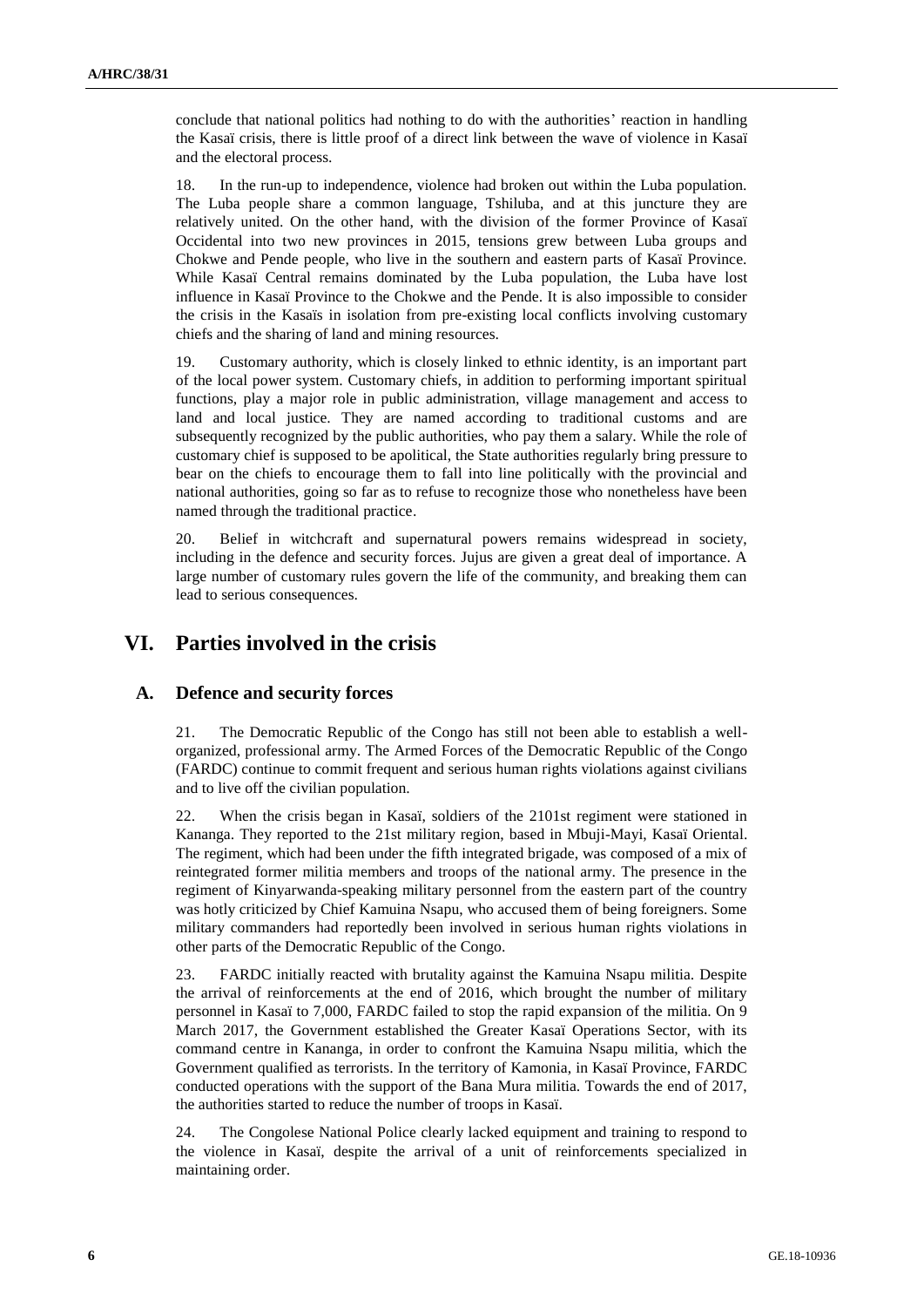## **B. Kamuina Nsapu militia**

25. The Kamuina Nsapu militia, which is mostly Luba, emerged owing to a customary power struggle. Following the death of the former Kamuina Nsapu chief, Ntuma Mupala, chief of the Bajila-Kasanga clan in Dibaya territory of Kasaï Central Province, Jean-Prince Mpandi was named as successor. The Bajila-Kasanga chieftainship belongs to the Bashilange federal kingdom, whose chiefs since the colonial period have ruled all the way to neighbouring Angola. The Kamuina Nsapu chief is the military leader of the Bashilange kingdom.

26. Mr. Mpandi's request to be recognized as the Kamuina Nsapu customary chief was denied by the Minister of the Interior, Évariste Boshab, for political reasons. The authorities tried to support Ntenda Tshiambi, the customary chief of the village of Ntenda and a rival of Mr. Mpandi, who was politically close to the then-Governor of Kasaï Central, Alex Kande.

27. On 3 April 2016, Mr. Mpandi's home was searched, in his absence, for weapons. This incident reportedly exacerbated his animosity against the authorities and his rival, Mr. Tshiambi, whom he suspected of being behind the search.

28. Upon his return from South Africa Mr. Mpandi accused the authorities of desecrating his jujus and of attempting to sexually abuse his wife. He thus announced that he would set up a "political and customary" movement on the basis of the practices and legitimacy of customary power and the system of traditional beliefs. His movement opposed the State authorities and "foreigners" who were responsible, in his view, for harassing the people and for the lack of economic opportunity.

29. In his village and Dibaya territory, Kamuina Nsapu, the customary chief, recruited militia members, the majority of whom were children, and in June 2016 began to set up barriers to control movement by State officials. The first armed attack by the Kamuina Nsapu militia was directed against the village of the rival chief, Mr. Tshiambi. Later, the militia attacked symbols of the State in Dibaya territory. As efforts by the political authorities to find a negotiated solution with the Kamuina Nsapu customary chief were ineffective, the authorities quickly opted for the use of force.

30. On 12 August 2016, the Kamuina Nsapu chief was killed in an attack on his village by the defence and security forces, and his body was transported to Kananga, provoking indignation among the Bashilange. The fact that the Kamuina Nsapu family was part of the kingdom of Bashilange led to the rapid expansion of the militia. Thanks to an organized recruitment system and the placement of *tshiotas* (initiation halls containing sacred fires), the militia spread. Emissaries of the late Kamuina Nsapu, sometimes called "apostles", travelled from village to village in an ever expanding area to set up their *tshiotas*, beheading village chiefs who opposed their movement. *Tshiotas* were thus set up in the five provinces of Kasaï. Villagers were called upon to voluntarily join the movement. Those who refused were often beheaded.

31. In the *tshiotas*, in the presence of an "apostle" or a high-level chief often called the "president", the recruits, including young children, had to subject themselves to a "baptism" ritual, which involved drinking an alcoholic mixture and performing other rites. Once this was done, the recruits were part of the militia, where ancestral beliefs and rituals played an extremely important role. In order to ensure that militia members would be invincible against firearms, these beliefs required the observance of strict rules. The *tshiotas* were also favoured as places for beheadings, often performed by children, as well as for acts of cannibalism. Heads and other body parts of victims of attacks were brought there, along with their blood.

32. Units were organized and attacks were planned as well in the *tshiotas*. Before clashes, the militia members took part in rituals involving the swallowing of alcoholic mixtures. Typically, when the fighting occurred, the Kamuina Nsapu militia was deployed with one or more girls called "ya mama" in the front line. According to their beliefs, they had the power to catch firearm projectiles with their skirts. Just behind them were boys armed with knives and sticks. According to the beliefs, they had the magical power to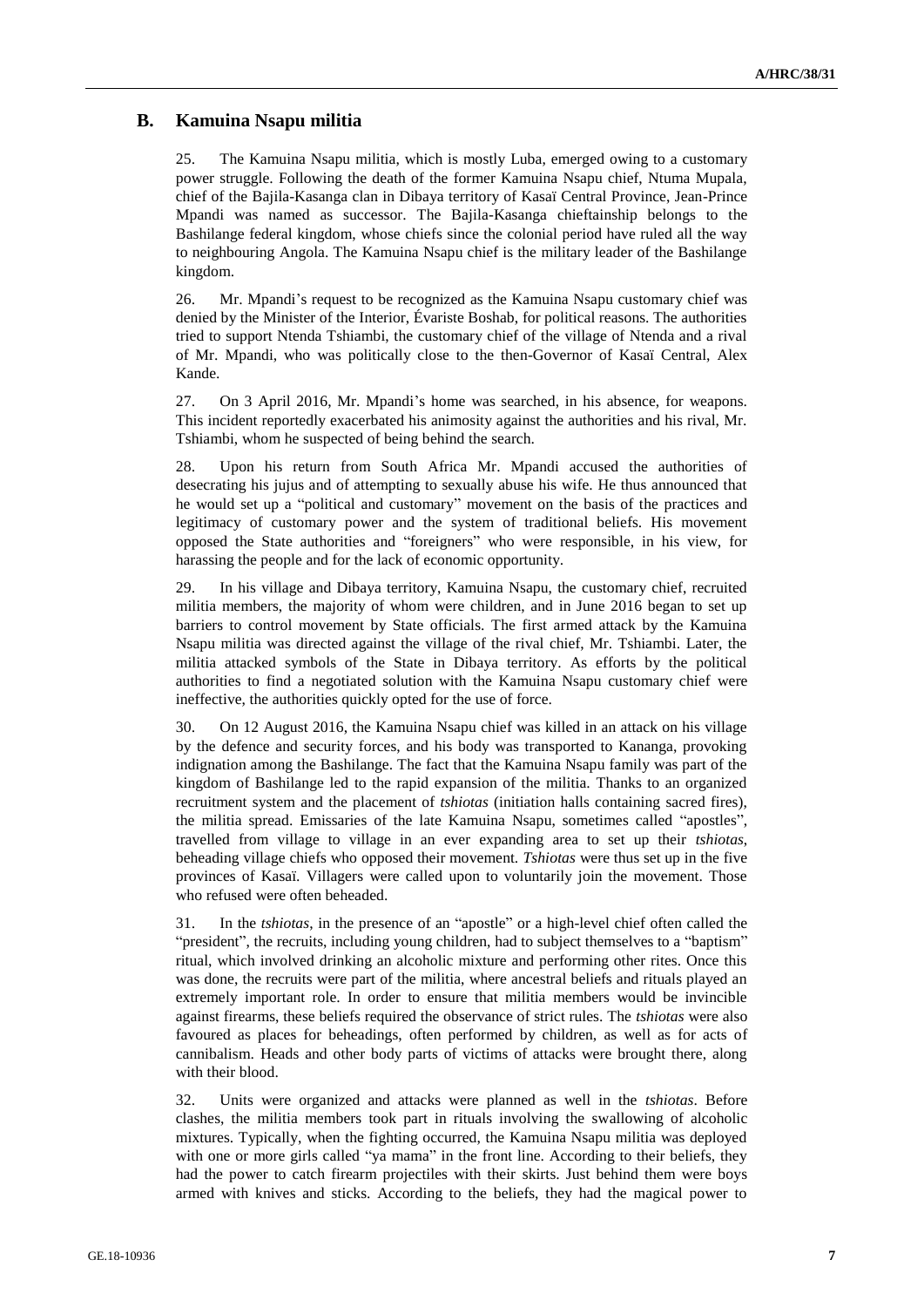transform into lethal weapons. Older militia members with better equipment such as traditional firearms or hunting weapons, and sometimes with automatic weapons, followed in the last line.

33. The number of militia members in an operational group varied but was generally between 15 and 30, most of whom were children. At the head of each group was a "general" or "*capita*" During the operations, the Kamuina Nsapu militia almost always wore the same distinctive clothing: Red headbands, with small knives and jujus around the neck. The Kamuina Nsapu militia managed in a very short time to recruit militia members, carry out attacks in the five provinces of Kasaï and take control of villages and towns for several weeks or even months at a time.

34. Since 2017, the militia has become increasingly violent and its attacks have taken on an ethnic character outside areas where the language of the Luba people is spoken.

## **C. Bana Mura militias**

35. The Bana Mura militias are made up mostly of Chokwe men, but also include some Pende and Tetela men. They were set up in February and March 2017 in certain parts of the Kamonia territory and the town of Tshikapa, in Kasaï Province, in response to the attacks by the Kamuina Nsapu militia, which is Luba, against Chokwe and Pende people.

36. The Bana Mura militiamen had connections with certain representatives of the State. In the town of Kamonia, meetings were held between political and security authorities and local chiefs in order to set up militia groups. Some local leaders, in particular the chief of the village of Muyeji, played an important role in the organization of the Bana Mura militias. While it is difficult to find a shared chain of command, there were links between the various Bana Mura militias. For example, weapons distributions organized by the local authorities took place in several parts of the territory of Kamonia.

37. The Bana Mura militiamen were for the most part locally recruited young men between the ages of 18 and 22. The militiamen often had new weapons (machetes and hunting rifles).

38. The operations carried out by the Bana Mura militias were particularly violent and were often conducted with the defence and security forces, and sometimes under their command. In other cases, the Bana Mura militias operated alone, with the defence and security forces refraining from intervening to stop the violence and help the victims. Recently, the defence and security forces have sometimes engaged the Bana Mura militias.

## **VII. Establishment of the facts and circumstances**

## **A. April–August 2016: Beginning of the violence in Dibaya territory, Kasaï Central**

39. The search of the home of the customary chief, Kamuina Nsapu, on 3 April 2016 and the subsequent establishment of his "political and customary" movement, followed by the recruitment of militia members, marked the onset of the violence in Dibaya territory of Kasaï Central. Between May and August 2016, several hundred militia members, for the most part girls and boys, were thus recruited in his village and in Dibaya territory.

40. Beginning in June, the Kamuina Nsapu militia set up barriers around the village of Kamuina Nsapu to control the movement of the police, the military and other representatives of the State. On 22 July, a first attack was launched against symbols of the State, leading to the destruction of the police station in the village of Mfuamba. The next day, the village of the Ntenda customary chief, who was in conflict with the Kamuina Nsapu customary chief, was attacked. This was the first deadly attack by the militia, and it left at least six dead, four persons with bullet wounds and over a hundred houses burned.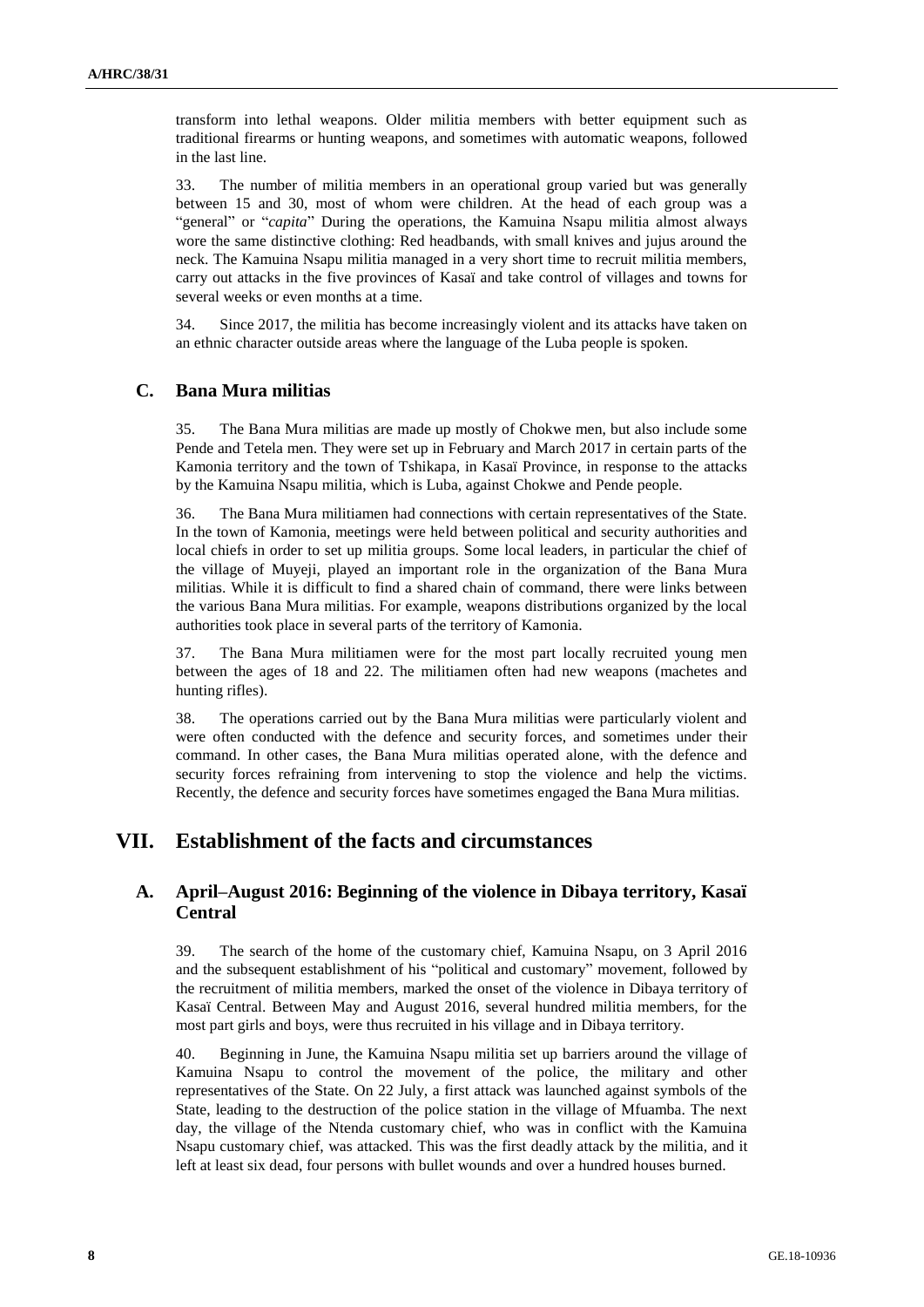41. The Kamuina Nsapu customary chief then led a series of attacks in Dibaya territory, in particular against the towns and villages of Mfuamba, Bukonde, Tshikula, Dibaya and Tshimbulu. These assaults led to the destruction and looting of public buildings and similar structures and to attacks against persons representing or considered to represent the public authorities. Officers of the Congolese National Police were the main victims of these attacks. The deadliest raid was against the town of Tshimbulu. It was ordered by the Kamuina Nsapu chief and left at least five police officers and five militiamen dead.

42. Following the failure of mediation efforts by the authorities, a major military operation was launched to halt the advance of the militia. With the arrival of military reinforcements in Kananga, the operation was aimed at taking Dibaya territory by attacking on several fronts that were opened on the main roads, the final destination being the village of the Kamuina Nsapu chief. Between 10 and 12 August, violent clashes took place between FARDC and the Kamuina Nsapu militia, in particular in Tshimbulu, Dibaya, Tshikula, Sampi, Bitanda and Kabunji. The armed forces fired on the militia members, including many unarmed children, including with the use of rocket launchers. There were also dead and wounded among the members of the armed forces.

43. On 12 August, the defence and security forces led an operation to kill the Kamuina Nsapu customary chief in his native village. Following clashes that left several dead, the customary chief was shot dead by FARDC, and his body was moved to Kananga.

44. Fighting between the Kamuina Nsapu militia and the defence and security forces continued in Dibaya territory. In mid-August, for instance, in front of the Tshikula Catholic Mission, FARDC fired indiscriminately at civilians and Kamuina Nsapu militia members, many of whom were children, causing dozens of casualties. Some of the bodies were stacked onto trucks and transported to the Kananga Officer Training School for burial.

## **B. September–December 2016: Spread of the Kamuina Nsapu movement to the provinces of Kasaï Central, Kasaï Oriental and Kasaï**

45. The death of the Kamuina Nsapu customary chief did not bring the violence in Kasaï to an end. On the contrary, beginning in September 2016, the Kamuina Nsapu militia quickly spread further afield. While remaining active in Dibaya territory, the militia expanded into other territories of Kasaï Central and into Kasaï Oriental beginning in September/October 2016. By the end of November, it reached Kamonia territory, in Kasaï Province, along the Kananga-Tshikapa road.

### **1. Kasaï Central Province**

46. On 22 and 23 September 2016, the Kamuina Nsapu militia attacked the airport in Kananga. A female employee of Congo Airways, several soldiers and many militiamen were killed in clashes with FARDC. The Kamuina Nsapu militiamen burned down buildings in the vicinity of the airport. Subsequently, FARDC fired rocket-propelled grenades into the neighbourhoods near the airport, resulting in the death of civilians, whose bodies were transported to the Officer Training School.

47. At the end of September, in operations to track down the militia, the armed forces wounded, raped and killed civilians in Kananga and in nearby villages such as Mwamba-Mbuyi and Tshimpidinga.

48. In Dibaya territory, the violence continued between September and December. On 8 December, for instance, the Kamuina Nsapu militia set fire to the headquarters of the Congolese National Police in the village of Bukonde and hacked a member of the National Intelligence Agency to death in a machete attack. Villagers were also beaten and wounded with machete blows. FARDC arrived the next day and engaged the militia, killing many militia members, including children. The FARDC members who remained in Bukonde after the clashes looted houses and killed at least one civilian.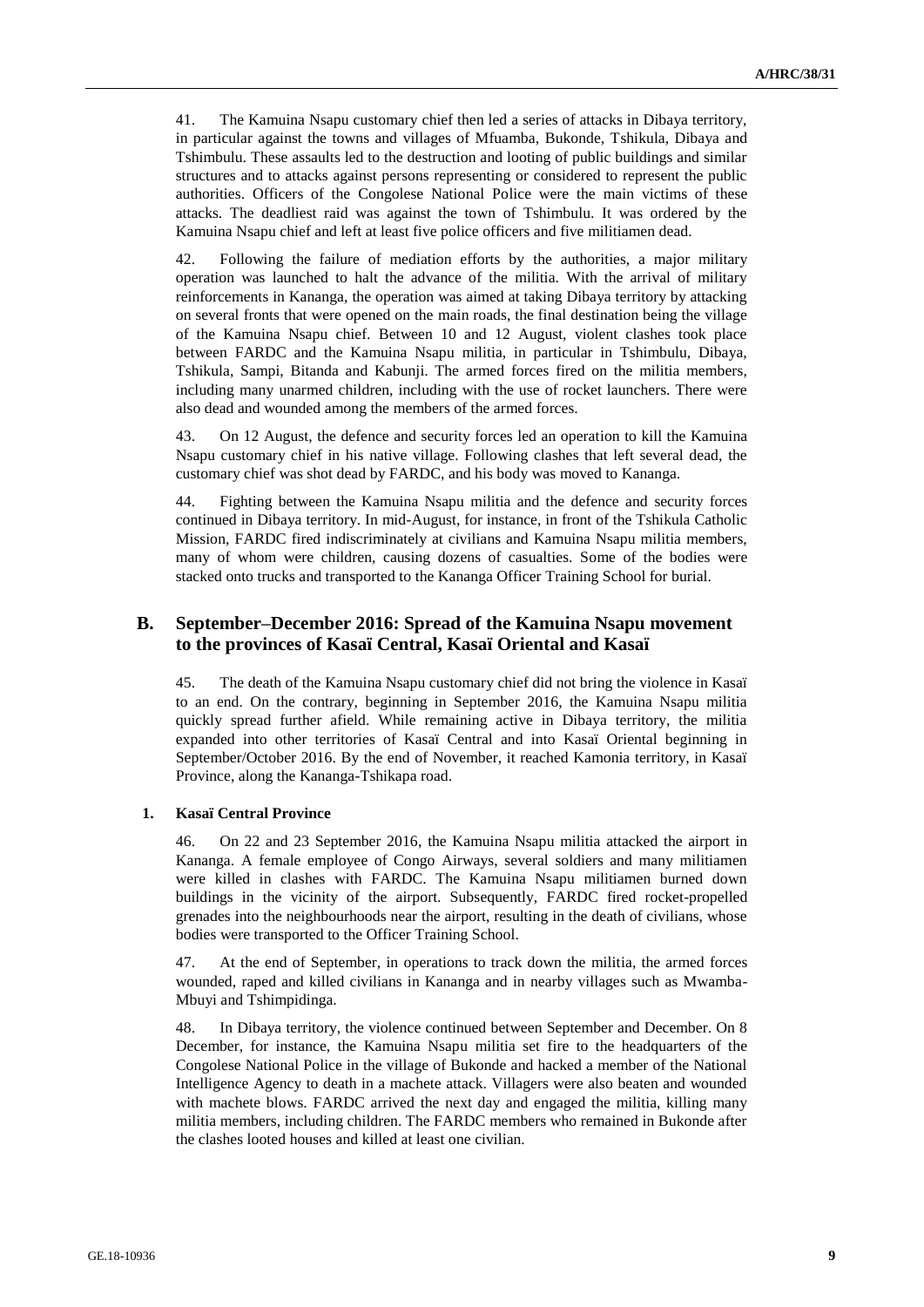### **2. Kasaï Oriental Province**

49. In October 2016, the Kamuina Nsapu movement spread to Kasaï Oriental. Violent acts occurred in several villages in Kabeya-Kamwanga territory until April 2017. For example, on 13 October 2016, after two members of the militia were executed by the defence and security forces in Kena Nkuna, about 100 Kamuina Nsapu militia members, most of whom were children, entered the town and burned down public buildings and similar structures. FARDC thereupon arrived and clashes took place throughout the day, leaving several dead among the militia members and the civilian population. On 15 October FARDC launched a "door-to-door" operation to search for militia members, and several civilians were executed. In the following weeks, the armed forces raped and executed civilians and systematically looted and destroyed homes.

50. Violent acts were committed in several villages in Miabi territory, in Kasaï Oriental. For example, on 18 December 2016, members of FARDC clashed with Kamuina Nsapu militiamen in the village of Mwanza Lomba. They opened fire on militiamen carrying sticks and knives, killing and wounding several people, including women and children, and then executing the wounded who had fallen. After that incident was covered by the media, eight of the nine soldiers tried for these crimes were convicted in July 2017.

### **3. Kasaï Province**

51. The wave of violence linked to the Kamuina Nsapu movement reached the Kananga-Tshikapa road, in Kamonia territory, Kasaï province, between late November and early December 2016. As a result of a customary power struggle, a chief who was not recognized by the authorities visited Kasaï Central Province with the aim of returning with the Kamuina Nsapu jujus. In line with the usual pattern, children were recruited into the militia, and some village chiefs who refused to pledge support were beheaded.

52. The first incident in Kamonia territory took place on 28 November, when two policemen were killed by Kamuina Nsapu militiamen in the Mbawu communities. On 4 and 5 December, many militia members, including girls and boys, entered the town of Tshikapa. Clashes took place near the Kasaï bridge, in the Kele neighbourhood and around the airfield near the town centre.

53. After this attack, FARDC conducted reprisals in villages of the Mbawu communities and along the Kananga-Tshikapa road; many civilians were shot to death by the armed forces, including in the villages of Mfuamba, Mbawu and Kabeya-Lumbu. On 6 December the armed forces arrived in large numbers in the village of Tshitadi, where there were no militiamen present. They burned many houses down and opened fire on the population, killing dozens of men, women and children.

## **C. January–July 2017: Eruption of violence throughout Kasaï and the ethnic dimension of the conflict**

54. From January to July 2017, the Kamuina Nsapu movement and its militia continued to advance with the aim of reaching all provinces of Kasaï. Military reinforcements were sent and a military operations sector was established in early March 2017. Both the level of violence associated with the clashes and the number of abuses committed by the Kamuina Nsapu militia and the defence and security forces against civilians increased exponentially, peaking between January and May. Moreover, from March onwards, the conflict took on a pronounced ethnic dimension in Kamonia territory, in Kasaï Province, with the arrival of the Kamuina Nsapu militia in non-Luba-speaking areas and the emergence of the Bana Mura militias.

### **1. Kasaï Central Province**

### **(a) Dibaya territory**

55. There has been an upsurge in violence in Dibaya territory, the home of the Kamuina Nsapu movement. On 5 January 2017, following incursions by members of the Kamuina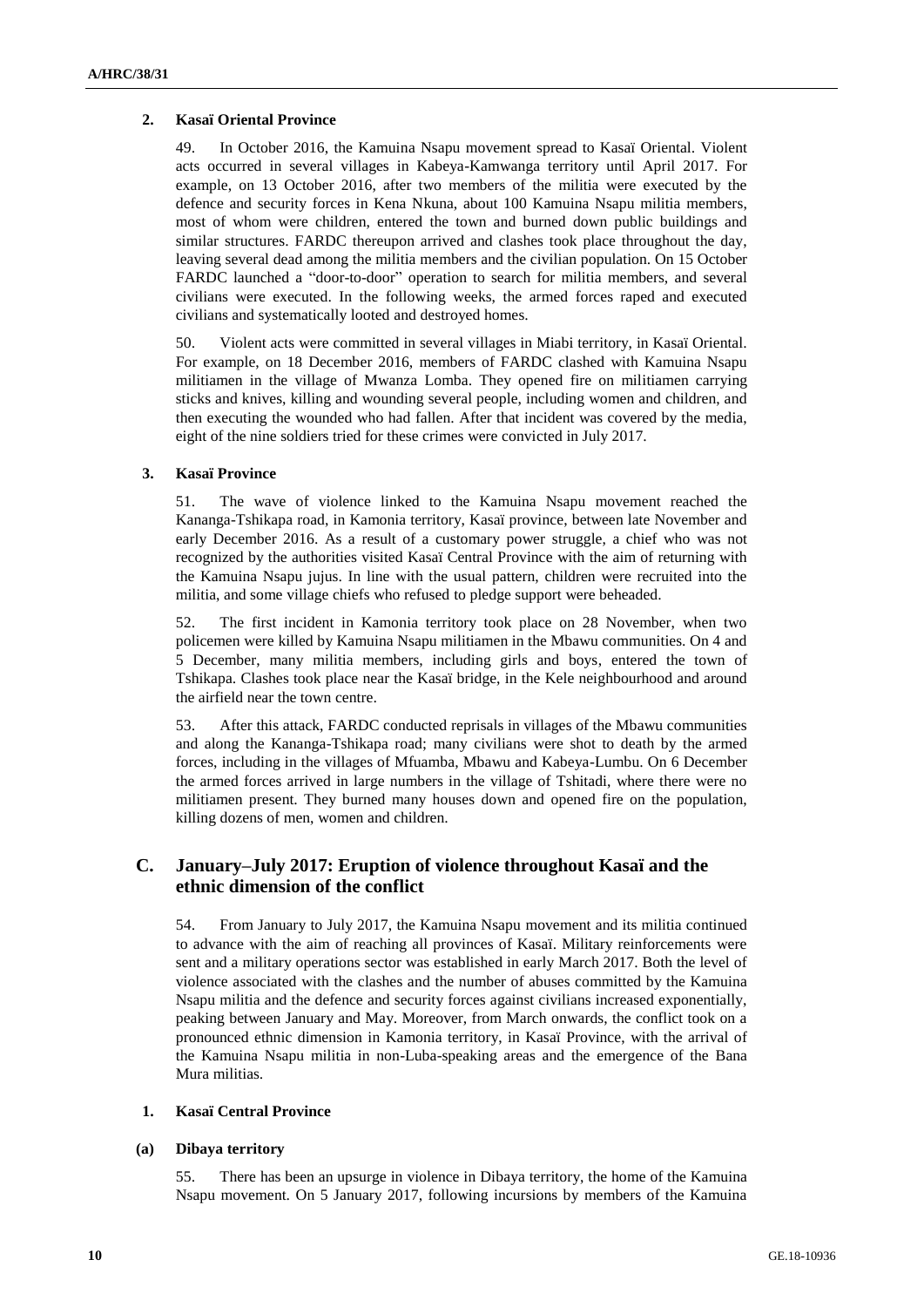Nsapu militia in Tshimbulu, which had resulted in the destruction of the police station and the death of a policeman, FARDC soldiers arrived to confront them. More than 20 members of the militia, most of whom were children armed with sticks, were killed by firearms and rocket launchers; some militia members were killed while lying on the ground. Local residents were also injured or killed by projectiles. At least three other clashes took place in Tshimbulu, including on 10 February, when at least 100 people were killed. The FARDC soldiers raped women and girls, looted property and burned down houses.

56. Similar incidents took place in a large number of villages in the territory, including Bukonde, Dibaya, Kabeya-Madi, Bena Kalegna, Muan Mukaya, Kazadi, Kaulu, Lumbudi, Lubondaye and Lubi. Rape, often gang rape, looting, destruction of property and homes and summary executions committed by FARDC were documented there. For the first time, the Kamuina Nsapu militia attacked the civilian population of this territory.

57. Two members of the Group of Experts on the Democratic Republic of the Congo established pursuant to Security Council resolution 1533 (2004), Zaida Catalán, a dual Swedish and Chilean citizen, and Michael Sharp, a United States citizen, were killed near the village of Bukonde on 12 March. Ms. Catalán's body was decapitated. Their four companions from the Democratic Republic of the Congo are still missing. Judicial proceedings are ongoing.

#### **(b) Town of Kananga**

58. In the town of Kananga, several *tshiotas* were erected by the Kamuina Nsapu militia, of which at least three were located in the commune of Nganza. Many children, both boys and girls, were recruited in the first few months of 2017. Multiple clashes took place in the town between the militia and the defence and security forces between January and April, resulting in the death of several hundred people.

59. On the night of 14 March, FARDC launched a planned attack on three *tshiotas* in the commune of Nganza where hundreds of Kamuina Nsapu militia members, mostly children aged 8 and over, were sleeping. The FARDC soldiers used firearms and rocket launchers, causing many casualties among the militia members. They also killed injured children, sometimes with knives. The bodies were stacked onto trucks and taken away by the soldiers.

60. Between 28 and 30 March, FARDC launched "door-to-door" operations in the commune of Nganza, during which many civilians, men, women and children, were wounded or killed indiscriminately. Young children were slaughtered in their sleep. Some bodies were taken away by FARDC, while others were buried in several mass graves by soldiers or local residents.

#### **(c) Kazumba territory**

61. A number of isolated incidents were documented in Kazumba territory: on 10 and 11 March 2017, members of the Kamuina Nsapu militia attacked Notre-Dame du Kasaï Cathedral, located on Malandji Hill, stripping and beating several of the clergy and cutting off the parish carpenter's right hand. On 30 April, the militia executed six members of a delegation of national school inspectors, near Kafumba. On 7 May, FARDC executed at least 79 people, including 19 children, and raped 4 women at the Tshikulu village market.

#### **(d) Luiza territory**

62. All parts of Luiza territory were the scene of acts of violence between late January and July 2017. The Kamuina Nsapu militia arrived in the territory in late January from Dibaya territory. The militia was under the command of a Kamuina Nsapu chief and an associate, both of whom were from Dibaya. The chief set up several *tshiotas*, including two large ones in the villages of Kitoko and Yangala, and travelled to the various villages in the territory to convince the village chiefs to join the movement or to force them to do so. Those who refused were beheaded. In the villages where they were met with hostility, the militia members retaliated against the inhabitants by looting and burning down their homes. Several hundred girls and boys were recruited into the militia, including in the villages of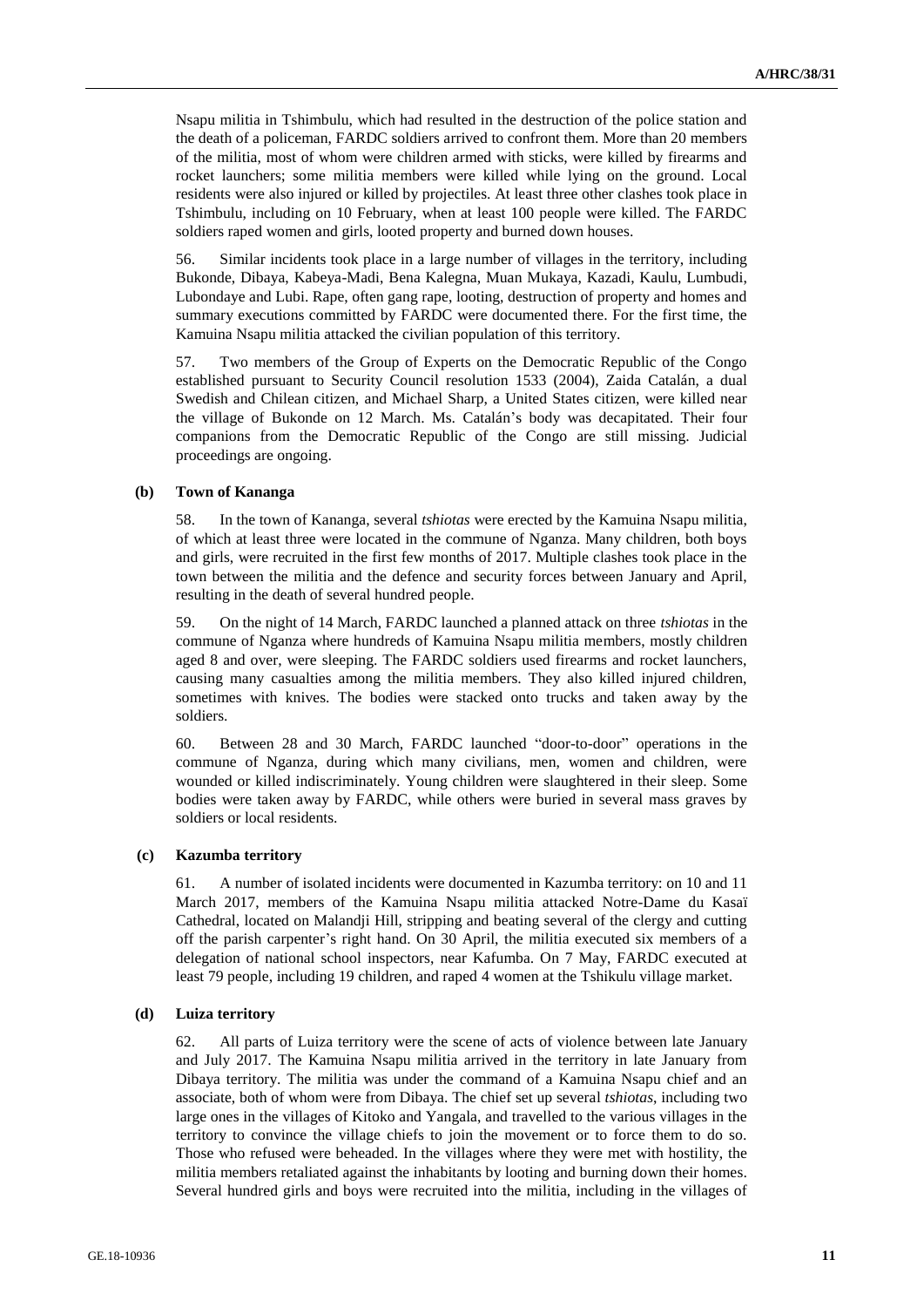Kitoko, Moma, Kadongo, Masuika, Mubinza and Tulume. The children were promised free schooling for anyone who killed soldiers.

63. In addition to attacks against property and persons that were symbols of State authority or perceived as such, the militia also committed abusive acts against civilians. Those inhabitants who did not respect the rules imposed by the militia were "tried" in the *tshiotas* before being beaten or beheaded. Rape, sometimes in front of the victims' children, was committed in several villages, including Muzodi, Masuika and Kamayi. The Catholic Church, which had been largely spared in the past, was a prime target for the militia in Luiza territory, and much of its property and buildings were destroyed. Many schools were also destroyed by the militia, including in Kamushilu, Kadongo and Malambo.

64. Between 3 and 5 February, several violent clashes between the Kamuina Nsapu militia members, the majority of whom were children, and FARDC took place in the village of Nguema, resulting in the death of several dozen militia members. From that point until mid-July, numerous skirmishes took place, including in the villages of Musefu, Kadongo, Masuika, Mubinza, Lumpungu, Kalemba Mbuji, Tulume and Yangala. Hundreds of Kamuina Nsapu militia members, including children, were killed in those clashes, and many civilians lost their lives as a result of the indiscriminate use of force by FARDC. On 7 April, FARDC opened fire indiscriminately on the inhabitants of the village of Muzodi, killing some 20 villagers. Rape, including gang rape, was committed by members of FARDC, including in the villages of Kadongo, Masuika and Yangala. FARDC set fire to every village that they stopped in to drive out the militia, including Kadongo, Moma, Masuika, Yangala and Masala; FARDC destroyed several dozen villages and burned down several thousand homes.

### **2. Lomami Province**

65. In this province, the Kamuina Nsapu militia systematically recruited new members by force. Those who refused to join the movement, including children, were beheaded. Members of the militia raped women, thus breaking their own rules prohibiting such behaviour.

### **3. Kasaï Province**

66. While in Kasaï Central the Kamuina Nsapu militia had mainly attacked symbols of State power, in Kasaï Province, their target was the non-Luba-speaking population, particularly in Luebo and Kamonia territories.

#### **(a) Luebo territory**

67. The Kamuina Nsapu movement emerged in Luebo territory in December 2016, primarily in the village of Konyi. A Kamuina Nsapu chief recruited militia members, including children, and ordered the construction of several *tshiotas* in the territory.

68. The Kamuina Nsapu militia first attempted to take control of Luebo town in early March 2017, but it was caught by FARDC ambushes. At least 20 bodies of civilians, including those of women and children, were discovered after the clashes at the entrance to the town.

69. On the morning of 31 March, after FARDC had left the town, several hundred Kamuina Nsapu militia members entered without resistance and took control. The militia members were armed with sticks, knives, machetes, some shotguns and, in some cases, weapons of war. Most public buildings and those belonging to the Catholic Church, as well as several schools, were destroyed or burned down. At least four civilians were killed.

70. The Kamuina Nsapu militia set up a *tshiota* in the centre of Luebo. Several chiefs from communities in Luebo territory took turns in controlling the town, and rules were imposed on its inhabitants. On 9 April, members of the Kamuina Nsapu militia forced a female restaurateur and her husband's son to have sex in public before killing and beheading them. The same day, an officer of the Congolese National Police and two others were also beheaded. Rape was also committed by members of the militia in early April.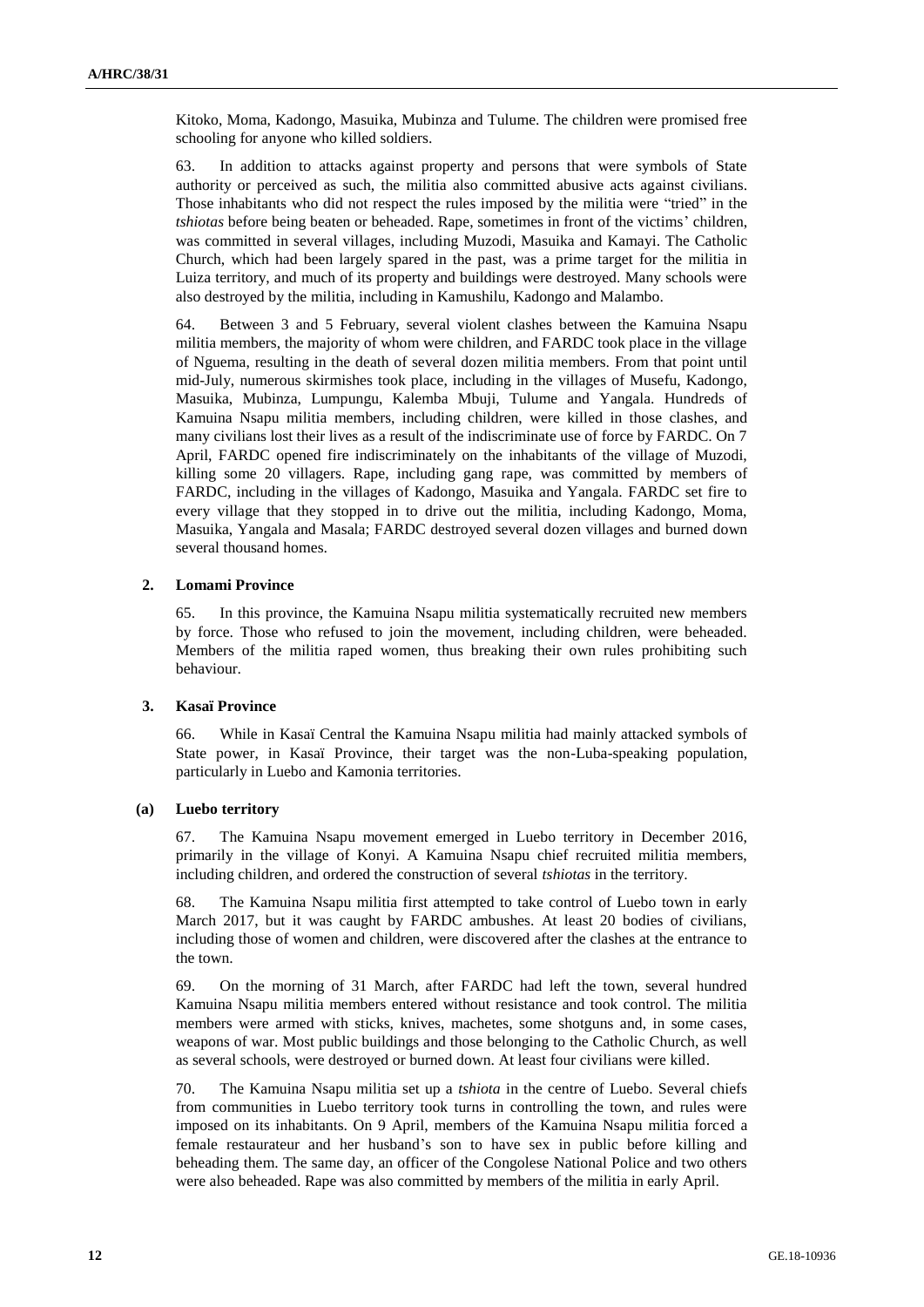71. Around 16 April, FARDC retook the town after several violent clashes during which many Kamuina Nsapu child militiamen and civilians lost their lives. FARDC then destroyed and burned down villages in the vicinity of the town of Luebo where there were concentrations of militia, killing civilians in the process. Several mass graves were identified. The clashes in Luebo territory reportedly left at least 770 people dead, including 350 women and 420 men, and 208 people injured.

### **(b) Kamonia territory: Tshikapa-Kananga road**

72. Between January and June 2017, the Kamuina Nsapu militia remained particularly active on the Tshikapa-Kananga road. Around 24 March, 37 officers of the national police and 2 members of FARDC were killed and, in some cases, beheaded by the militia in the village of Malenga. A large amount of weapons and ammunition was also seized by the militia.

73. FARDC used excessive means to stop the Kamuina Nsapu militia, resulting in the death of many civilians, particularly in and around Mbawu and in the villages of Kabeya-Lumbu and Kamuesha.

#### **(c) Tshikapa town**

74. Between February and June 2017, acts of violence took place in the town of Tshikapa, where inhabitants live in neighbourhoods divided along ethnic lines.

75. In March, the Kamuina Nsapu militia beheaded several officers of the Congolese National Police, including a commander. The level of violence used by the militia against civilians subsequently increased and beheadings, mutilation and rape, which often took the form of gang rape and was so violent that some women died as a result of their ordeal, were committed in the town of Tshikapa and in the surrounding villages.

76. Several clashes between FARDC and the Kamuina Nsapu militia took place in Tshikapa in March and April in the vicinity of the general hospital and in the communes of Kele and Kanzala. FARDC made no distinction between militia members and inhabitants as it wounded and killed Luba-speaking civilians. In addition, soldiers broke into inhabitants' homes at night and committed serious abuses against them. They beheaded men, raped numerous women and girls, abducted young girls and even disembowelled a pregnant woman.

77. From April onwards, some of the Chokwe and Pende civilians in the town, for whom the Luba ethnic group was identified with the Kamuina Nsapu militia, carried out night-time reprisals against homes in predominantly Luba-speaking neighbourhoods, committing murder and burning down houses.

### **(d) Southern part of Kamonia territory**

78. The Kamuina Nsapu militia entered the southern part of Kamonia territory, thus advancing into predominantly Chokwe areas. It became very active there from March 2017, particularly on the Mutena-Kamako road and along the border with Angola.

79. Between March and May, the Kamuina Nsapu militia was active in the town of Kamako. On 6 March, it made its first incursion and attacked the headquarters of the Congolese National Police, killing two or three officers. In response, the Congolese National Police arrested and unlawfully detained civilians, subjected them to inhuman treatment and summarily executed at least three of them. On 13 April, a large number of Kamuina Nsapu militia members took control of the town and recruited many children, both girls and boys. They beheaded at least 40 people in the *tshiota*, including a police colonel, State officials and persons accused of theft or witchcraft.

80. On 1 May, FARDC entered Kamako and regained control after violent clashes that left at least 50 people dead, including many unarmed children. FARDC took some bodies away in two trucks, while others were buried by residents and the Red Cross of the Democratic Republic of the Congo.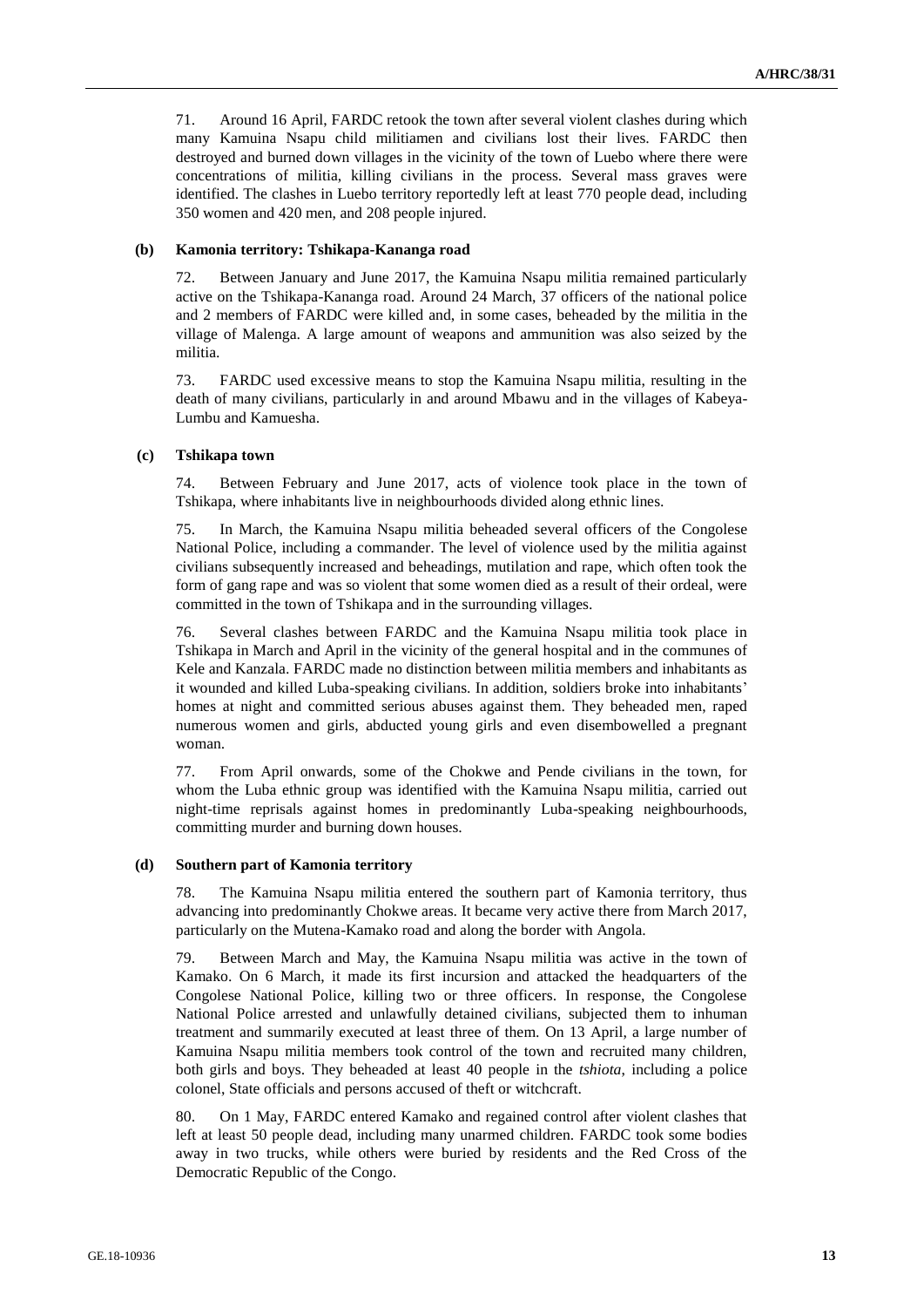81. All along the Mutena-Kamako road and the border with Angola, similar abuses were committed by the Kamuina Nsapu militia and FARDC, including in the villages of Diboko, Lubami-Monga, Tshiniota, Sumbula, Mutshima, Lupemba, Mudjadja, Lumpedi, Kungu, Kilolo, Bakua Mukuna and Bwalu Kai. In addition, the Kamuina Nsapu militia's rape of women, including gang rape, and of a man, was documented in these villages or when the inhabitants of this part of Kamonia territory fled. In May, for example, men and boys from the village of Mudjadja were abducted from their homes by members of the Kamuina Nsapu militia and taken to the *tshiota* in Diboko, supposedly to be baptized. It became the scene of the beheading of at least 186 men and boys. Their bodies were buried in two mass graves by the Red Cross of the Democratic Republic of the Congo.

82. Incursions by members of the Kamuina Nsapu militia in the town of Kamonia began around 10 April, when at least 35 militia members, mostly children, were killed by the defence and security forces and members of the Bana Mura militia. During these incursions, the Kamuina Nsapu militia killed residents, raped women, looted homes and beheaded people associated with State authority. The Bana Mura militia members, for their part, followed orders from at least two civilian chiefs and a Congolese National Police colonel and acted in concert with members of the defence and security forces. At the same time, members of the Bana Mura militias committed abuses against the Luba-speaking and Bindi population, whom they suspected of supporting the Kamuina Nsapu militia. Several dozen people were killed during these crackdowns and their bodies were buried in about a dozen mass graves. Some houses were looted and others were burned down, sometimes with their inhabitants still inside. In the neighbouring village of Tshimunde, dozens of people were killed by Bana Mura militiamen. In April and May, FARDC also carried out summary executions, abducted girls and committed rape.

83. In the wake of the targeted attacks and killings perpetrated by the Bana Mura militiamen, the Luba-speaking population of the town of Kamonia fled en masse to the town of Tshikapa. On the road linking the two cities, Bana Mura militiamen raped, summarily executed and mistreated those fleeing. FARDC also extorted and beat civilians and raped women and girls fleeing the violence. A woman who was seven months pregnant was raped by a member of FARDC and then by a member of the Bana Mura militia. Barriers were set up along the road, either by the Bana Mura militiamen or by the defence and security forces, or jointly, and many abuses were committed against Luba-speakers. Witnesses described passing through villages that had been deserted or burned to the ground and seeing many corpses, including those of women and children.

84. In March, the Kamuina Nsapu militia arrived in the Lovua-Luthsima area and beheaded many people, including in the villages of Senge (or Cinq) and Mvula-Milenge. In response, the Bana Mura militias intensified their activities. Between 24 and 26 April, large numbers of Luba-speaking men, women and children were injured or killed in attacks planned by the Bana Mura militiamen in the villages of Senge, Camp Kwilu, Kakondo and Mvula-Milenge. The Bana Mura militias were composed of Chokwe people, armed with rifles and machetes, some of which had been provided by the chief of Muyeji village. The Bana Mura militiamen were clearly targeting Luba-speaking residents.

85. A barrier had been set up by the Bana Mura militiamen along the banks of the Tshikapa River at Kakondo, to prevent Luba-speakers from escaping. Those who spoke Chokwe were allowed to pass. Many Luba-speaking residents, including children, were executed there, at the river crossing. Others were mistreated or killed as they fled. Women and girls were raped. In some cases, FARDC supported and guided the Bana Mura militiamen during the attacks. In others, they escorted displaced groups. FARDC, however, did not intervene to prevent the numerous abuses committed by the Bana Mura militiamen against Luba-speakers.

86. At the Tshikapa River crossing, Bana Mura militiamen separated Luba-speaking men and women not of childbearing age, beheaded them and threw their bodies into the river. The other women and girls were taken to farms owned by individuals belonging to the Chokwe ethnic group, including in Sha-Findji, Tshikala and Kisasa. The women and girls sent to those farms were placed under constant surveillance and some had to work all day. They were repeatedly raped during their captivity, sometimes several times a day, often for months at a time. According to numerous victims, it was the perpetrators'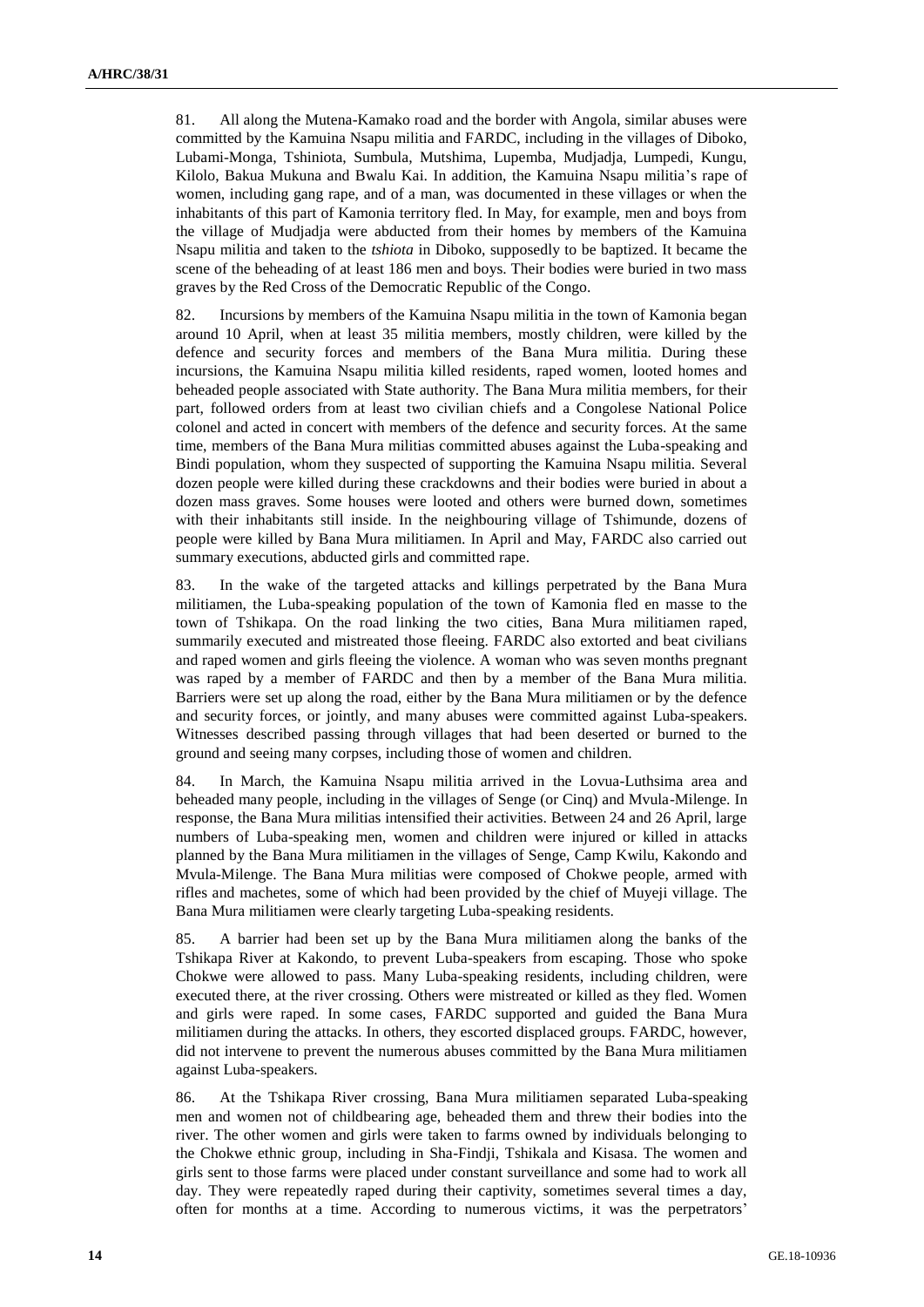intention for them to give birth to Chokwe children, as ethnicity is passed on through the male line. Luba-speaking children of all ages were also brought to the farms, where they were mistreated and malnourished. In some cases, the names of Luba-speaking children were changed to Chokwe names. At the time of writing this report, women and children were still being held on the farms.

#### **(e) Northern part of Kamonia territory**

87. In villages located in the north of Tshikapa, persons belonging to the Pende ethnic group calling themselves Écurie Mbe attacked Luba-speakers and injured and killed civilians, abducted children who were later reportedly enslaved and looted and burned down homes.

## **VIII. Consequences of the Kasaï crisis and the current situation**

88. Since August 2017, the level of violence has decreased in all the provinces of Kasaï. However, crisis-related violence is still being reported, indicating that the causes of the conflict have not yet been addressed. FARDC has continued to use excessive force in operations against the Kamuina Nsapu militia. Persons wrongfully suspected of belonging to the militia continue to be detained, beaten or killed. Villages suspected of harbouring militia members have been looted or burned down. For example, on 30 November, in Kamonia territory, Kasaï Province, a FARDC force raided the village of Kabeya-Lumbu, which they associated with the Kamuina Nsapu militia. The soldiers opened fire on the population near the market after food had been distributed by a humanitarian organization, killing and wounding numerous people. In general, the strong military presence in Kasaï has led to the harassment of the population; numerous cases of extortion have been reported, particularly at FARDC-controlled roadblocks.

89. The Kamuina Nsapu militia has remained active, especially in Kasaï Central, and continues to recruit members, including children, and to carry out attacks, albeit on a lesser scale. For example, on the night of 30 April 2018, militia members attacked and killed the acting customary chief of Kamuina Nsapu village, who was close to provincial authorities, along with three members of his family.

90. In the southern part of the territory of Kamonia, strained relations between members of the Chokwe and Luba ethnic groups have also led to attacks on villages by the Bana Mura militias and clashes between the Bana Mura militiamen and persons belonging to the Luba ethnic group over access to mining sites. Luba women, sometimes with their children, continue to be enslaved by Bana Mura militiamen. Despite advocacy efforts by some international organizations, the response of defence and security forces to these crimes remains insufficient. What is more, the presence of the Bana Mura militias prevents Luba internally displaced persons from returning to their villages of origin.

91. The violence in Kasaï has caused an acute and unprecedented humanitarian crisis, with the displacement of an estimated 1.4 million people, including 35,000 refugees in Angola. According to figures from the World Food Programme and the Food and Agriculture Organization of the United Nations, some 3.2 million people continue to be affected by severe food insecurity, and malnutrition rates are high, especially among children.

92. The team of international experts has been shocked by the humanitarian situation, in particular the precariousness of the groups displaced by the violence. Many of the people interviewed had spent weeks or even months living in extremely difficult conditions before reaching cities such as Tshikapa or Kikwit. They had fled the violence without any help or with minimal assistance or relief. Some displaced people, including children, have died of malnutrition or disease. The proliferation of barriers controlled by armed factions has impeded access to fields, which, in turn, has affected the local economy. Lastly, the collection of illegal taxes has raised the price of basic goods.

93. Children have been particularly affected by the violence in Kasaï; they have been both the main victims and the main perpetrators of the violence. According to figures from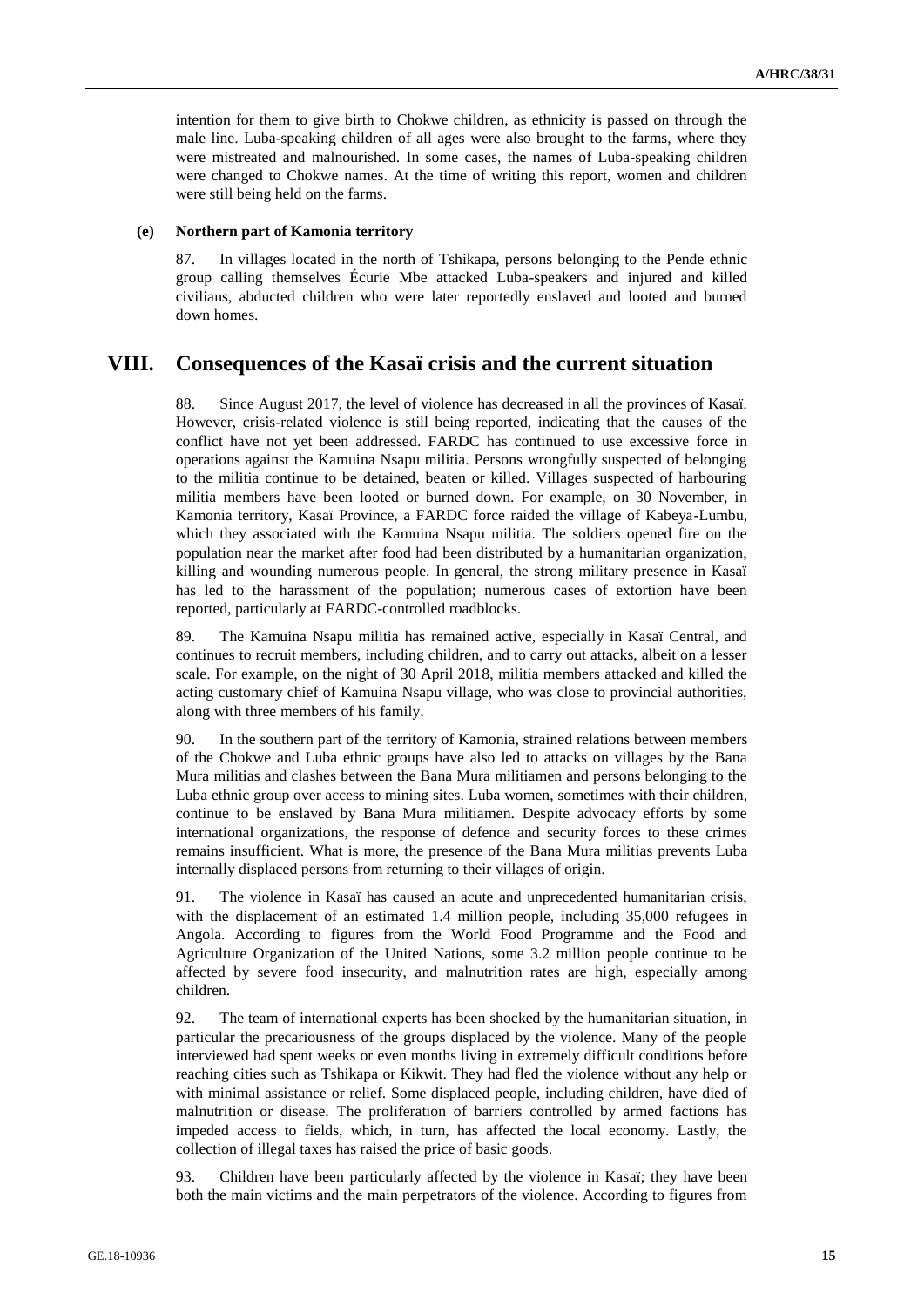the United Nations Children's Fund (UNICEF), as at 30 August 2017, 1,220 boys and 658 girls had been recruited and used by the Kamuina Nsapu militia. However, the team believes the numbers are in fact much higher and the recruitment is ongoing. Many children have been abducted, wounded, mutilated, detained or executed. Some have seen their parents beheaded or beaten, or their mothers raped. Many of them have been forced to fight on the front line without weapons or with dummy weapons, knives or, occasionally, traditional rifles. They have been forced to kill and decapitate bodies. The physical and psychological trauma and stigmatization suffered by these children will require long-term care. This massive use of children belonging to the same ethnic group has multiple consequences for their community and creates a climate of suspicion towards them, which can generate extreme reactions.

94. UNICEF estimates that, since the beginning of the crisis in Kasaï, 416 schools and 224 health centres have been looted or destroyed. Schools and other educational establishments were prime targets of the Kamuina Nsapu militia.

95. A significant number of victims of sexual violence, mainly rape, have described the difficulties that they have faced. In addition to the medical and psychological problems they suffer, survivors are also ostracized by their families and communities owing to the weight given to tradition and the resulting economic and social challenges. Many women have been raped in front of their husbands, children or other family members. It is therefore the entire social fabric of Kasaï that is suffering the consequences of this sexual violence. Most rape victims are reluctant to report their ordeal for fear of stigmatization and owing to a general feeling of mistrust towards the justice system and a lack of effective reparation.

## **IX. Legal characterization**

96. The acts of violence committed against civilians are violations of human rights and international humanitarian law that constitute international crimes.

### **A. Crimes against humanity**

97. Article 7 (1) of the Rome Statute of the International Criminal Court defines crimes against humanity as acts committed as part of a widespread or systematic attack directed against any civilian population, with knowledge of the attack. "Attack directed against any civilian population" means a course of conduct involving the multiple commission of acts referred to in paragraph 1 against any civilian population, pursuant to or in furtherance of a State or organizational policy to commit such attack. The adjective "widespread" connotes the large-scale nature of the attack and the existence of a certain number of victims, whereas the adjective "systematic" refers to the organized nature of the acts of violence and improbability of their random occurrence. The presence of combatants among the civilian population does not deprive this population of its civilian status.

98. The attacks perpetrated by the defence and security forces, the Kamuina Nsapu militia and the Bana Mura militias as described in the preceding sections were carried out against civilian populations in a widespread and systematic manner, pursuant to a State or organizational policy to commit such an attack. These attacks thus constitute crimes against humanity, including murder, rape or any other form of sexual violence of comparable gravity, enslavement, including for sexual slavery, persecution and other inhuman acts.

### **B. War crimes**

99. Under article 8 (2) (c) and (e) of the Rome Statute, war crimes are defined, in the case of an armed conflict not of an international character, as serious violations of article 3 common to the four Geneva Conventions of 1949 against persons taking no active part in the hostilities, and other serious violations of the laws and customs applicable in armed conflicts.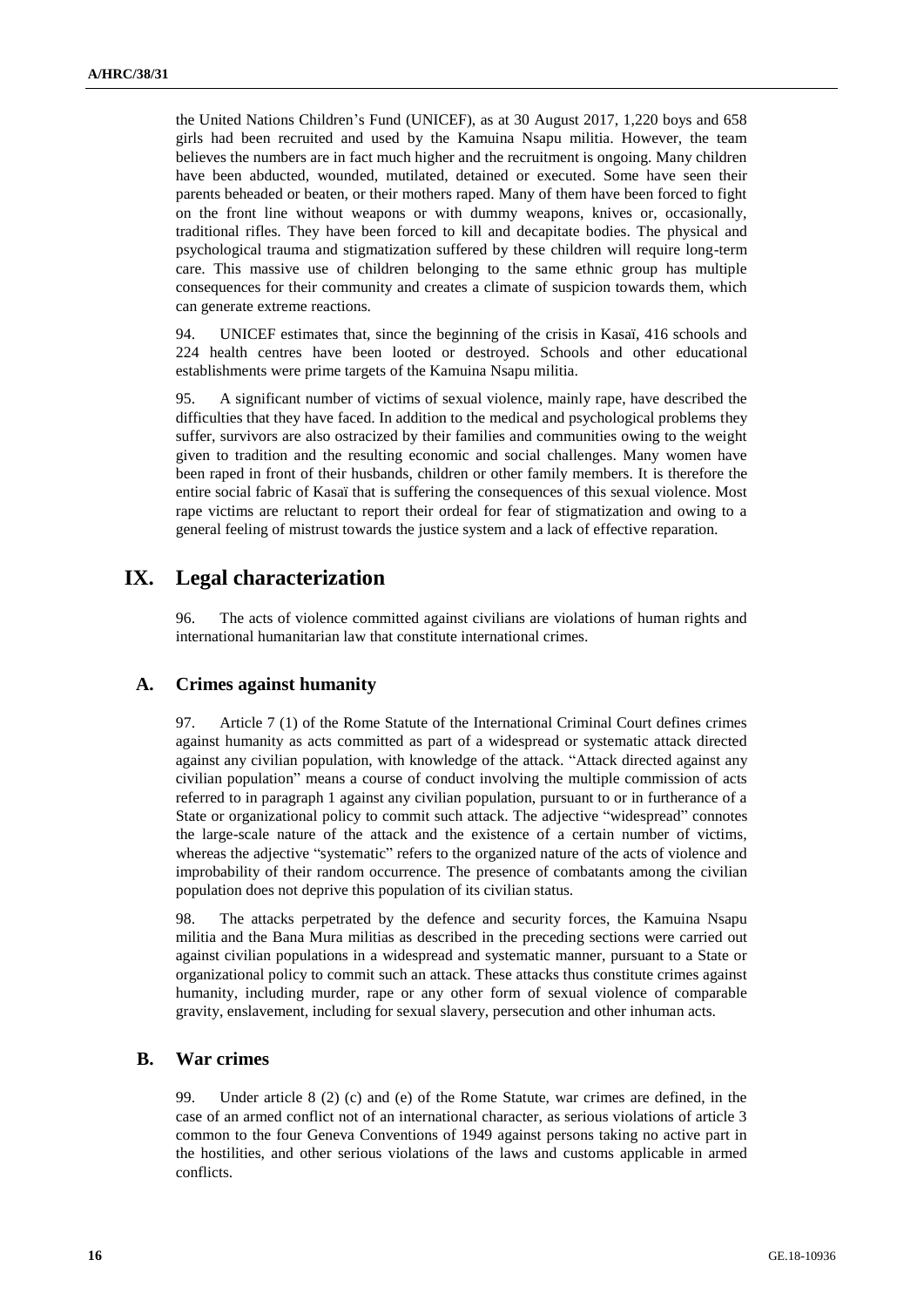100. The team of international experts has reasonable grounds to believe that, as from August 2016 and during the period covered by this report, there was an armed conflict not of an international character in Kasaï between FARDC and the Kamuina Nsapu militia. In order to establish the existence of such a conflict, two criteria must be met: a minimum level of organization of the parties to the conflict and a certain intensity of violence.

101. The facts presented in this report lead to the conclusion that the Kamuina Nsapu militia is an armed group with a sufficient level of organization to conduct a protracted armed conflict, as demonstrated for example by the existence of chains of command, a concrete strategy, the ability to recruit and train combatants, the existence and enforcement of disciplinary sanctions to ensure compliance with orders and the ability to plan and launch coordinated and large-scale military operations.

102. The facts also show that the intensity of the violence, including the number, duration, frequency and severity of the armed confrontations and their spread through four provinces over a prolonged period, far exceeded that associated with mere situations of internal unrest or tension. The number of victims and displaced persons fleeing the fighting, the scale and extent of the destruction across four provinces, the type and numbers of the government forces involved and the establishment of a military operations sector to deal with the situation also support this conclusion.

Many of the acts described above were committed by FARDC and the Kamuina Nsapu militia against persons taking no active part in the hostilities, or in violation of the laws and customs applicable to armed conflict, in cases of armed conflict not of an international character. They thus constituted war crimes. These crimes include murder, mutilation, rape or any other form of sexual violence of comparable gravity, looting, intentionally directing attacks against the civilian population as such or against civilians taking no active part in hostilities, intentionally directing attacks against religious buildings, schools and hospitals that are not military objectives, and conscripting or enlisting children under the age of 15 into armed groups and forcing them to play an active part in hostilities.

## **C. Human rights violations**

104. The facts presented in this report lead to the conclusion that the following human rights in particular have been violated: the right to life, the right to physical and mental integrity, the right to liberty and security of person and the right to freedom of movement. The cases of enslavement and the recruitment and use of child soldiers that have been observed also constitute human rights violations. These violations have had a direct impact on the enjoyment of economic, social and cultural rights by the people of Kasaï.

## **X. Conclusions and recommendations**

### **A. Conclusions**

105. **The team of international experts is appalled by the dire human rights situation prevailing in the Kasaï region since 2016. It is particularly concerned about the widespread nature of the violence that its investigations have revealed. This report relates only to a small number of the acts and crimes committed. Although the team is not able to give an exact number of victims, it estimates that several thousand people have lost their lives during the crisis. The team is also concerned about the low level of attention that this tragedy has been given.**

106. **The team confirms that the defence and security forces, the Kamuina Nsapu militia and the Bana Mura militias have deliberately killed civilians, including many children. They have committed numerous atrocities, including mutilation, rape and other forms of sexual violence, and destroyed entire villages. The team believes some of the abuses committed by the defence and security forces, the Kamuina Nsapu militia and the Bana Mura militia constitute crimes against humanity and war crimes, as well as violations and abuses of human rights.**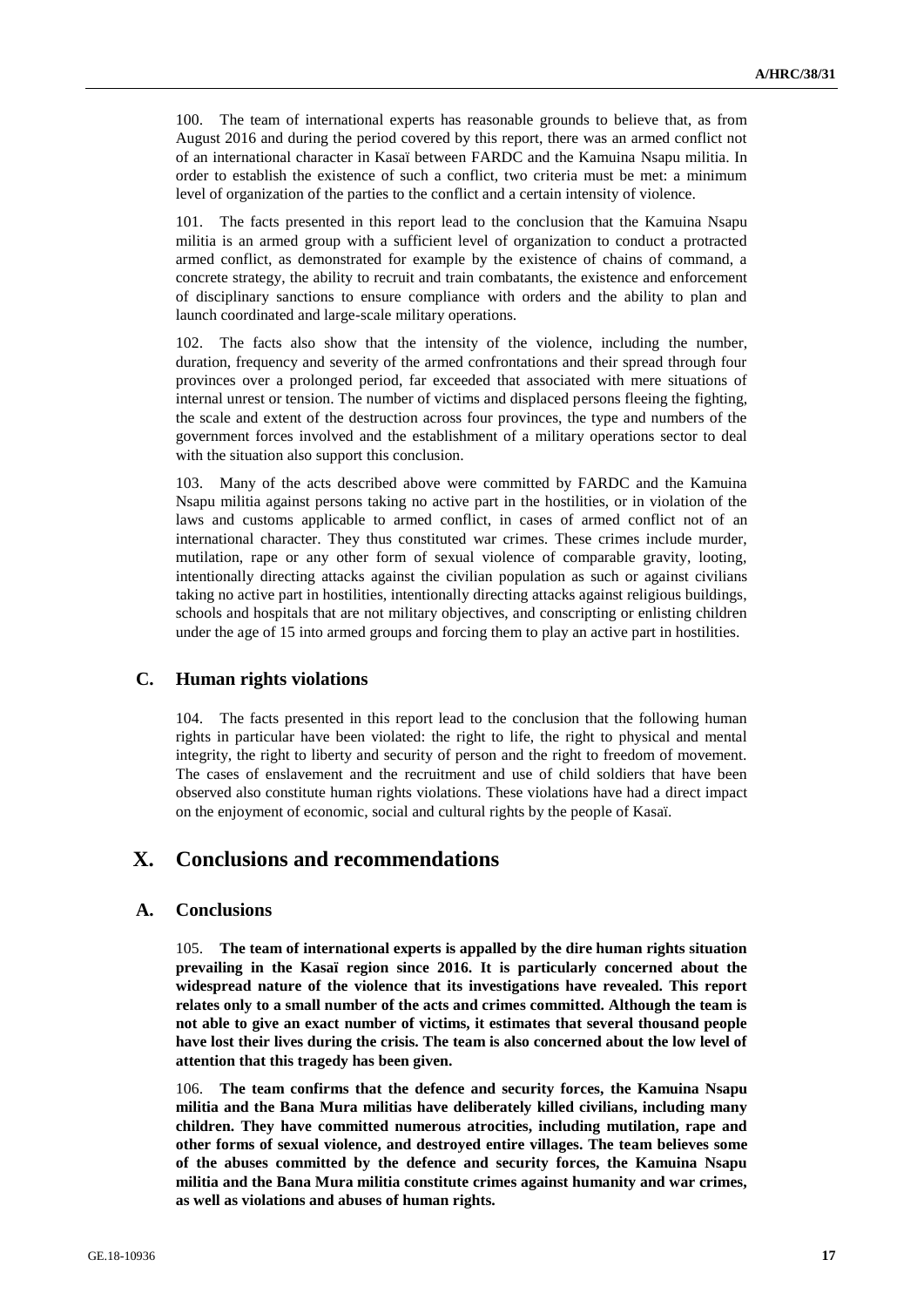107. **The violence in Kasaï has awakened latent ethnic tensions and, since the beginning of 2017, the conflict has taken on an ethnic dimension, particularly in Kamonia territory. The team is of the view that the abuses committed by the Bana Mura militia against members of the Luba ethnic group may be characterized as persecution on political and ethnic grounds constituting crimes against humanity.**

108. **The team considers that there is an urgent need for a militia disarmament policy and a reconciliation process so as to forestall a new wave of violence and to enable the return of internally displaced persons and refugees.** 

109. **Impunity remains a very serious problem, given the scale and gravity of the crimes in question. While a few judicial proceedings have been initiated and some decisions handed down, the efforts made to date are clearly insufficient to provide a satisfactory response to the victims in view of the nature of the crimes. Rigorous and extensive work remains to be done by the judicial authorities to ensure that the perpetrators of the crimes linked to the wave of violence are brought to justice and that the rights of the very numerous victims are effectively restored. While it is primarily the responsibility of the authorities of the Democratic Republic of the Congo to try the perpetrators of international crimes, the team recalls that the Prosecutor of the International Criminal Court, which is already investigating the situation in the Democratic Republic of the Congo, has expressed concern about the acts of violence committed in Kasaï and has indicated that she will continue to monitor the situation closely.**

### **B. Recommendations**

110. **The international team of experts recognizes the urgent need to begin combating impunity forthwith by punishing the most serious crimes committed by all those involved in the crisis. However, in order to prevent the violence from recurring, bring justice to the victims and foster reconciliation, punishment for the most serious crimes will not, alone, be sufficient.**

111. **The team recommends that the authorities of the Democratic Republic of the Congo take the following steps:**

(a) **Engage in an inclusive process of transitional justice aimed at establishing the truth, identifying the root causes of the crisis and providing redress to victims, in order to ensure reconciliation;**

(b) **Honour their international commitments and enforce existing laws;**

(c) **Strengthen the capacity of Kasaï military prosecutors' offices to investigate, prosecute and try perpetrators, including the highest-ranking officials, for the many international crimes committed in Kasaï since 2016, by:**

(i) **Increasing the human and logistical resources of military prosecutors' offices;** 

(ii) **Ensuring that the officers in charge of the prosecutors' offices have at least the same rank as the operational officers who may be held criminally liable;**

(iii) **Applying a prosecution strategy so as to ensure that the perpetrators of crimes from all the parties involved in the violence are brought to justice;** 

(d) **Ensure that specialized personnel are assigned the specific task of investigating and prosecuting crimes of sexual violence;** 

(e) **Enforce the application of judicial protection measures for victims of crimes of sexual violence and, by providing legal assistance, encourage them to lodge complaints and to testify before the courts;**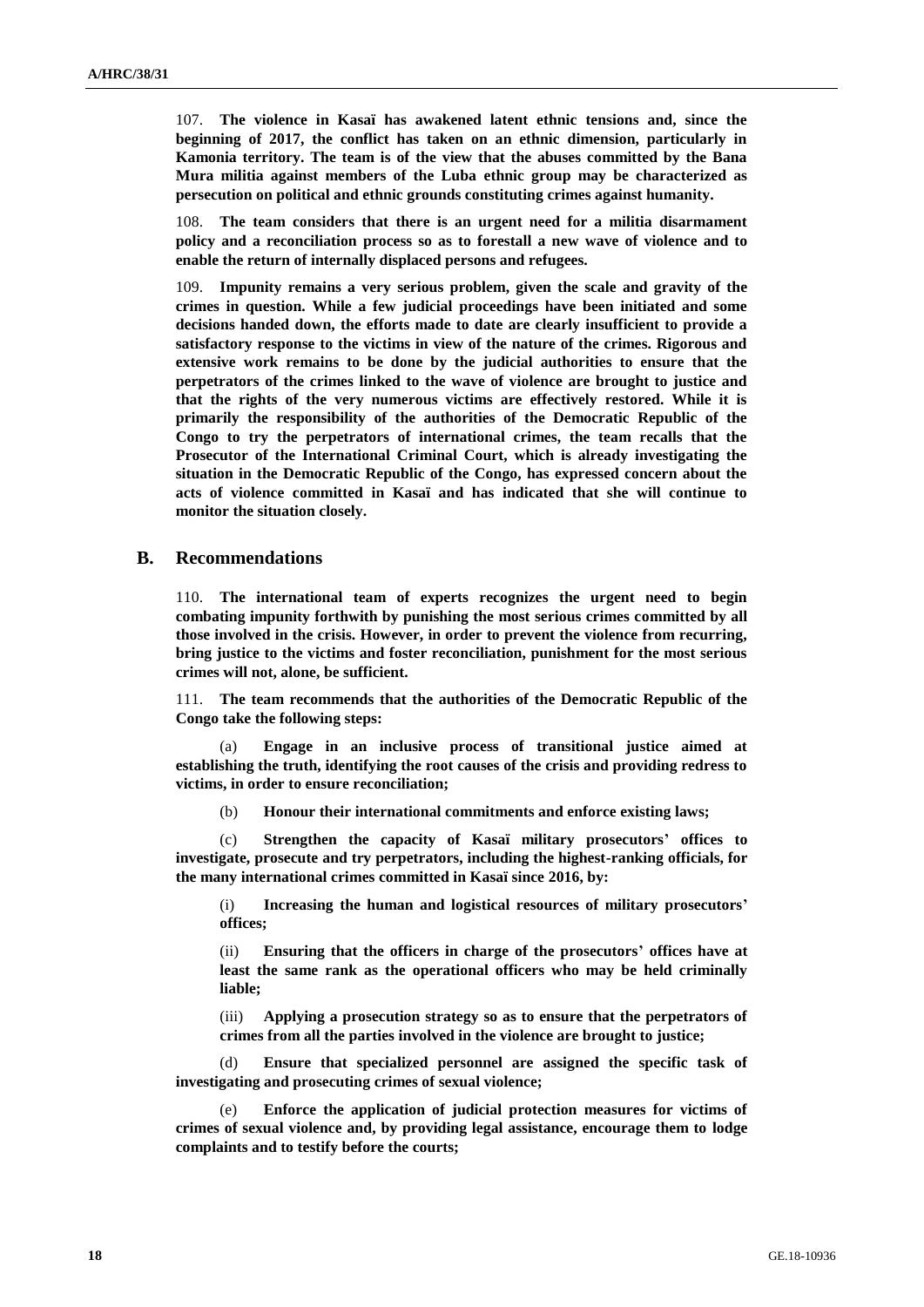(f) **Ensure that persons convicted of crimes of sexual violence are given appropriate sentences and are prohibited from joining or remaining in the defence and security forces;** 

(g) **Ensure that, in cases where minors are to be tried, investigators are given specialized training and that accused children are tried in specialized juvenile chambers with appropriate procedures in place;**

(h) **Enforce the application of judicial protection measures for child victims in order to facilitate their participation and to protect their identity;** 

(i) **Take concrete and effective steps to ensure, by incorporating a gender perspective, that victims of sexual violence and child victims have access to appropriate medical, psychosocial and socioeconomic services;** 

(j) **Work to secure the immediate release of the women and children who are still held captive by the Bana Mura militiamen in Kamonia territory.**

112. **The team recommends that MONUSCO provide practical support to the competent judicial authorities in the prosecution of perpetrators of international crimes in Kasaï, including by facilitating the holding of mobile court hearings.**

113. **The team recommends that the Secretary-General of the United Nations closely monitor the progress of the investigations by the Democratic Republic of the Congo into the deaths of the two United Nations experts and their companions and, if necessary, broaden the mandate and increase the resources of the United Nations country team responsible for supporting the national investigation to ensure that those responsible are brought to justice.**